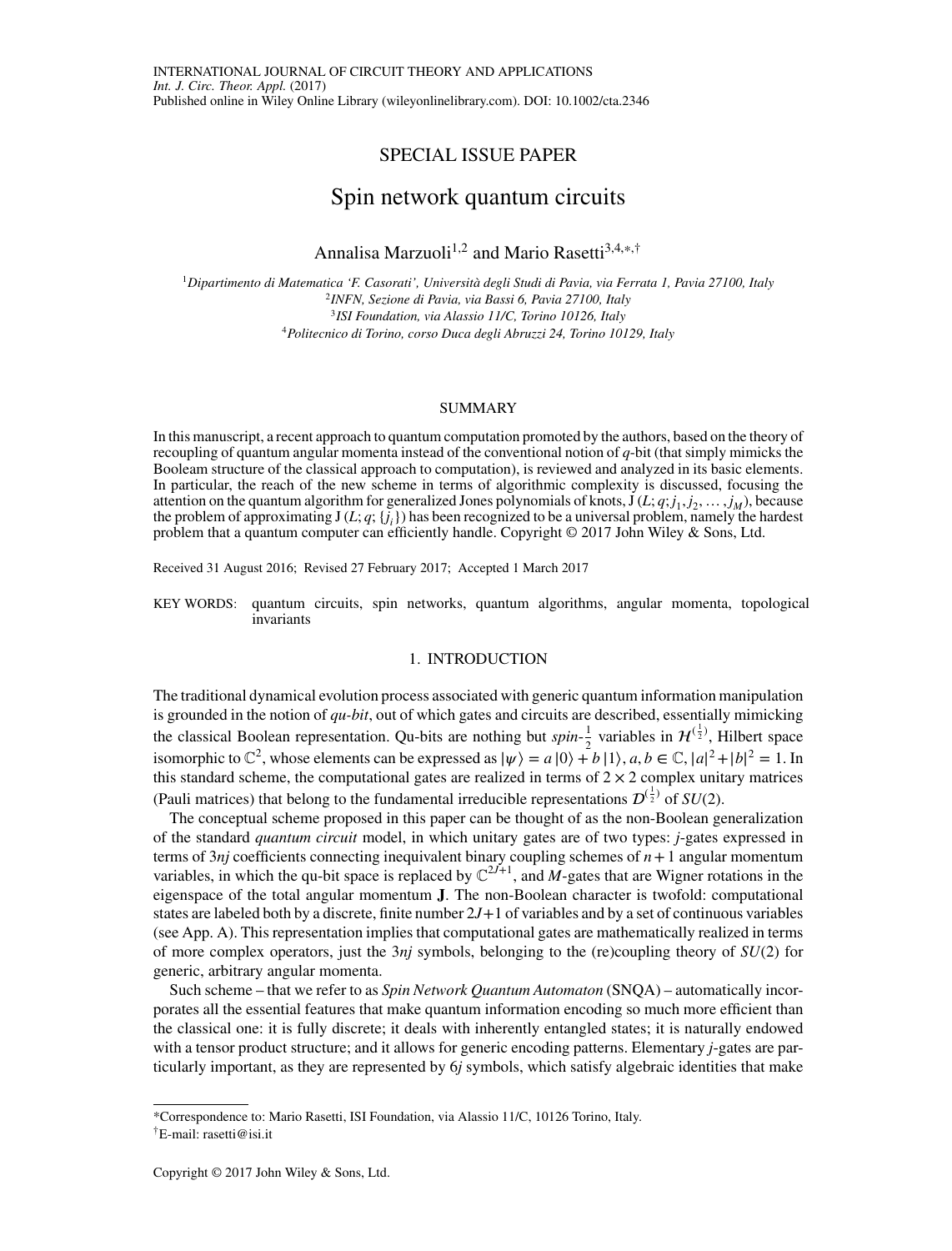# A. MARZUOLI AND M. RASETTI

the structure of the model similar to the *state sum models* employed in discretized Topological Quantum Field Theories and Quantum Gravity. The SNQA can thus be viewed as well as a Combinatorial Quantum Field Theoretical model of computation. Most interesting is the application to the algorithmic question related to the topology of knots. Knots can be classified by knot invariants; the farthest reaching of which is the *Jones polynomial*, especially interesting as it is associated with the observables in topological quantum field theory. The problem of computing the Jones polynomial is intractable in the framework of classical complexity theory, yet a quantum algorithm based on the SNQA scheme is capable – as we briefly show here – to approximate it at any arbitrary precision in polynomial time. Because computing Jones' polynomial for any knot is a universal problem, namely the hardest problem that a quantum computer can efficiently handle, this application gives a measure of the reach of the SNQA scheme.

We may summarize the content and perspectives of our discussion in the following diagram, where the SNQA is shown both as a generalized quantum circuit (Section [2\)](#page-1-0) or even a quantum simulator, and as a Combinatorial Quantum Field Theoretical model for computation (Section [3\)](#page-8-0). The standard Boolean quantum circuit is a particular case of this general scheme for computation. The fact that the combinatorial approach can be mapped into the purely topological one completes the picture. Quantum automata are quite promising to address issues such as quantum languages and grammars, quantum encoding, and quantum complexity classes of algorithms, naturally related here to enumerative combinatorics of graphs.



# <span id="page-1-0"></span>2. GENERALIZED QUANTUM CIRCUITS OUT OF THE ANGULAR MOMENTUM ALGEBRA

We discuss here first some aspects of a novel setting for quantum computation proposed by the authors a few years ago [\[1](#page-17-0)[–3\]](#page-17-1) and based on the (re)coupling theory of *SU*(2) angular momenta [\[4,](#page-17-2) [5\]](#page-17-3), that we refer to as the *spin network simulator*. This can be thought of as a non-Boolean generalization of the standard quantum circuit model [\[6\]](#page-17-4), with unitary gates expressed in terms of

Copyright © 2017 John Wiley & Sons, Ltd. *Int. J. Circ. Theor. Appl.* (2017)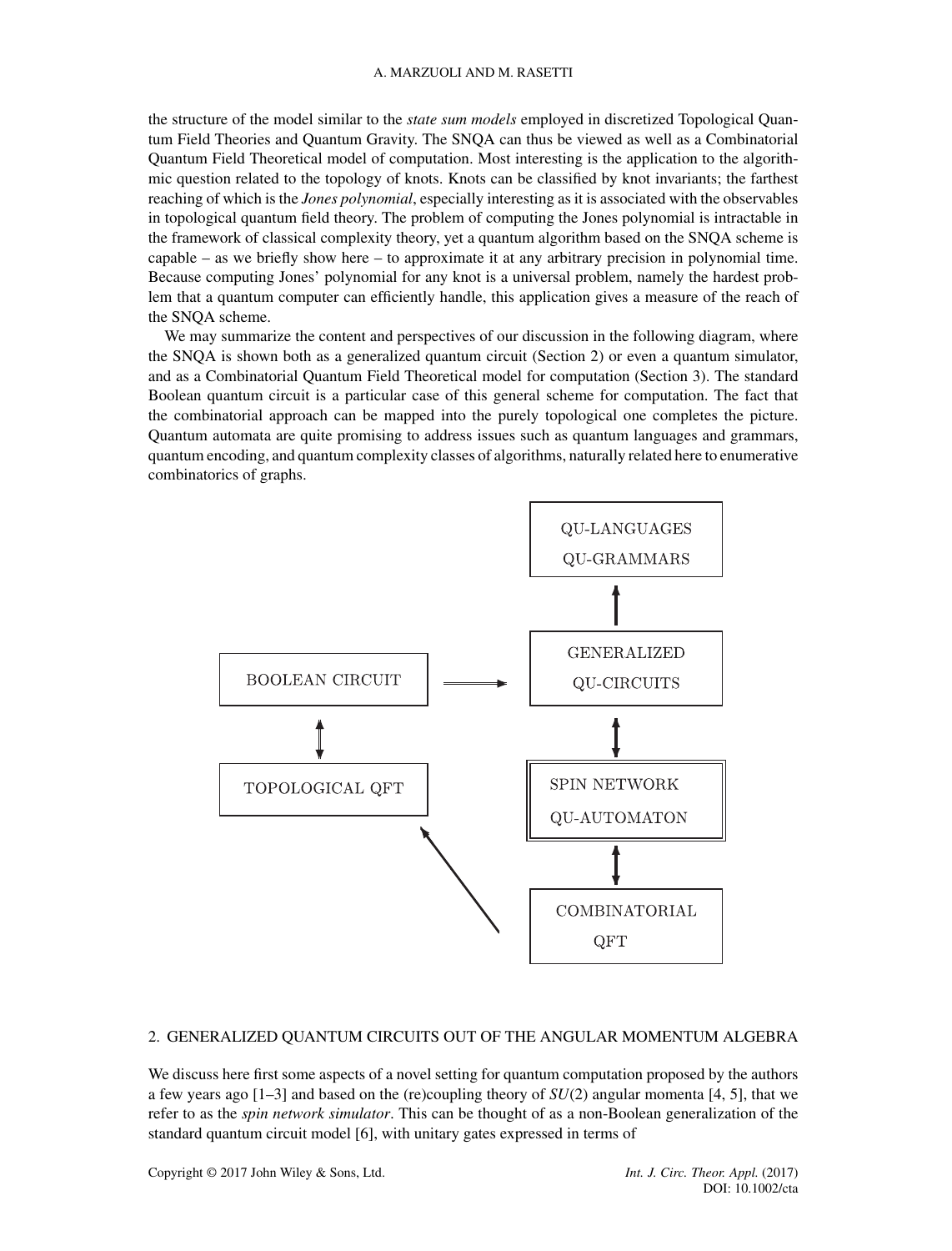- (i) recoupling coefficients (3*nj* symbols) between inequivalent binary coupling schemes of  $N \equiv$  $(n + 1) SU(2)$ -angular momenta (*j*-gates);
- **(ii)** Wigner rotations in the eigenspace of the total angular momentum (*M*-gates).

The picture contains the Boolean case as the particular case when all *N* angular momenta are spin  $\frac{1}{2}$ , namely qu-bits. The combinatorial structure of the model closely resembles *SU*(2) state sum mod-2 els employed in discretized approaches to 2 and 3-dimensional Topological Quantum Field Theories [\[7\]](#page-17-5) and Quantum Gravity [\[8,](#page-17-6) [9\]](#page-17-7). An explicit mapping relating the spin network with the topological approach to quantum computation based on modular functors, proposed originally in [\[10\]](#page-17-8), can be established as done in Ref. 2, section 6 (see also [\[11\]](#page-17-9) for an overview). Significant developments of the quantum spin network simulator scheme, referred to as *spin network quantum automata*, able to sustain algorithms for computing topological invariants, are then addressed in Section [3.](#page-8-0)

The basic ingredients of the kinematics of the simulator are computational Hilbert spaces, to be defined in the succeeding text, equipped with all unitary gates of types **(i)** and **(ii)** that we may consistently apply to transform vectors belonging to such spaces. As in a customary circuit – be it classical o quantum – a specific computation is implemented by picking up an input state to generate the corresponding output by acting with a particular (finite) sequence of elementary gates, each performed in one unit of the intrinsic discrete-time of the simulator.

The architecture of the spin network scheme is modeled as a *fiber-bundle*  $\mathcal{F}$ .  $\mathcal{F}$  consists of a base space, each point of which represents an accessible (computational) state of the system; at each point of such space is attached another space, a *fiber*, to describe ('represent') the system internal degrees of freedom. Fiber bundles are necessary to properly describe the *global* (as opposed to *local*) topological properties of the space state. In present case, the fiber is determined by the physics of the system: *N* angular momenta with fixed (and conserved) sum  $J$ . In other words,  $\mathcal{F}$  has an  $SU(2)$  fiber space structure over a discrete base space *V*

<span id="page-2-1"></span>
$$
\mathcal{F} \sim (V, \mathbb{C}^{2J+1}, SU(2)^J)_n, \qquad (1)
$$

which encodes all possible computational Hilbert spaces as well as gates for any fixed number  $N = n+1$ of incoming angular momenta.

#### *2.1. Computational spaces*

The base space  $V = \{v(\mathbf{b})\}$  can be identified with the vertex set of a regular  $2(n-1)$ -valent graph  $\mathfrak{G}_n(V, E)$ , which has  $2(n-1)$  edge ends converging at each vertex, and cardinality |*V*| of the vertex set *V* given by  $|V| = (2n - 1)!!$  (the double factorial), **b** denoting a specific possible recoupling scheme. There exists a one-to-one correspondence:

<span id="page-2-0"></span>
$$
\{\nu(\mathfrak{b})\} \longleftrightarrow \left\{\mathcal{H}_n^J(\mathfrak{b})\right\} \tag{2}
$$

between the vertices of  $\mathfrak{G}_n(V, E)$  and the computational Hilbert spaces of the simulator. For a fixed *n*,  $H_n^J(\mathfrak{b})$  is the simultaneous eigenspace of the squares of  $2n+1$  Hermitean, mutually commuting angular momentum operators, namely

$$
\mathbf{J}_1, \ \mathbf{J}_2, \ \mathbf{J}_3, \dots, \mathbf{J}_{n+1} \equiv \{ \mathbf{J}_i \}; \quad \mathbf{J}_1 + \mathbf{J}_2 + \mathbf{J}_3 + \dots + \mathbf{J}_{n+1} \doteq \mathbf{J} \; ;
$$
\n
$$
\mathbf{K}_1, \ \mathbf{K}_2, \ \mathbf{K}_3, \ \dots, \ \mathbf{K}_{n-1} \equiv \{ \mathbf{K}_h \}
$$
\n(3)

and of the operator  $J_z$  (the projection of the total angular momentum  $J$  along the quantization axis). The operators  $K_h$ 's represent intermediate angular momenta. The associated quantum numbers are  $j_1, j_2, \ldots, j_{n+1}$ ;  $J; k_1, k_2, \ldots, k_{n-1}$  and M, where  $-J \leq M \leq$  in integer steps. If  $\mathcal{H}^{j_1} \otimes \mathcal{H}^{j_2} \otimes \cdots \otimes \mathcal{H}^{j_n} \otimes$  $\mathcal{H}^{j_{n+1}}$  denotes the factorized Hilbert space, namely the  $(n + 1)$ -fold tensor product of the individual irreducible eigenspaces of the  $(\mathbf{J}_i)^2$ 's, the intermediate angular momenta  $\mathbf{K}_h$  are generated through Clebsch–Gordan series, whenever a pair of  $J_i$ 's are (binarily) coupled. As an example, by coupling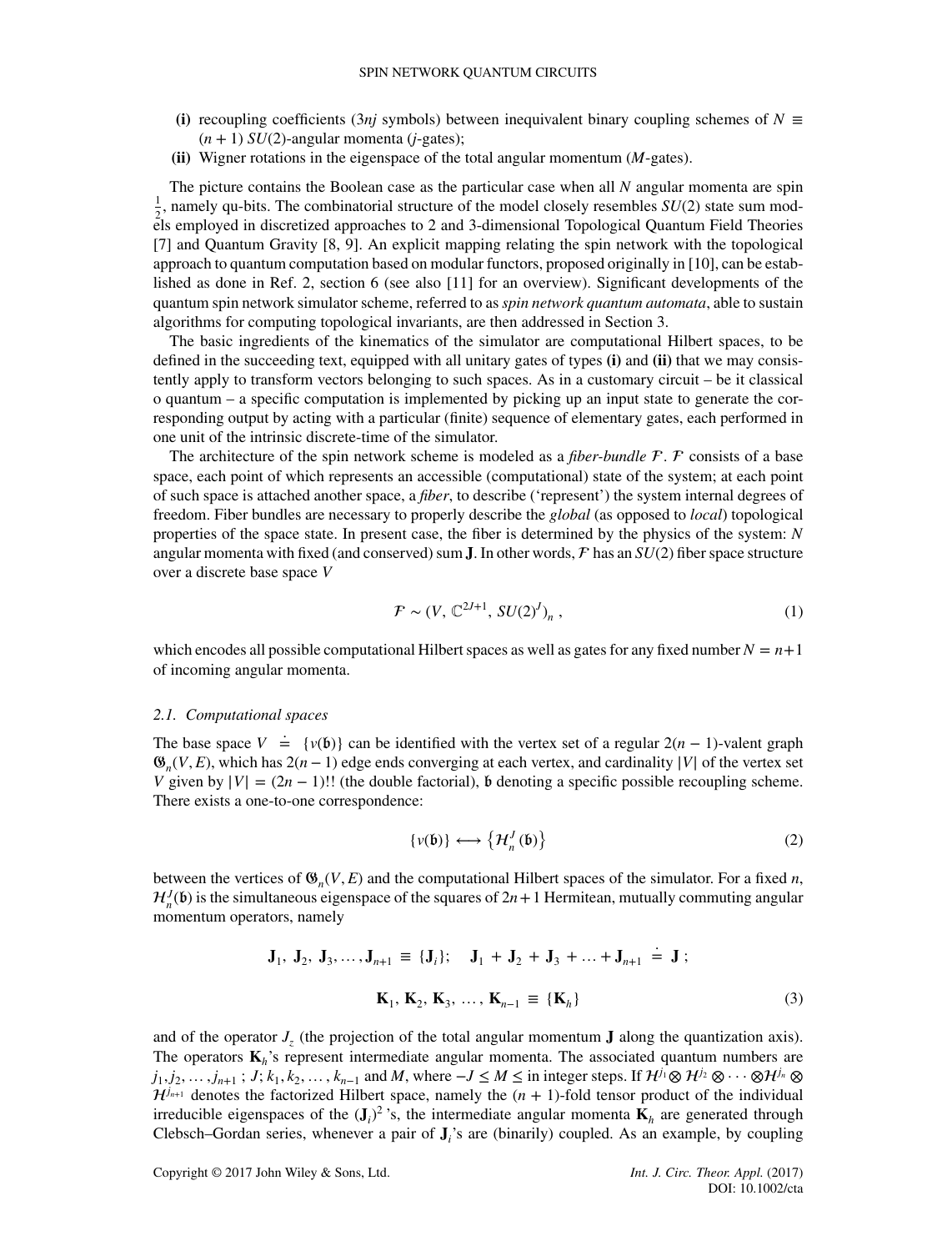

<span id="page-3-0"></span>Figure 1. The computational Hilbert spaces are in one-to-one correspondence with rooted binary trees on  $(n + 1)$  leaves.

sequentially the  $J_i$ 's according to the scheme  $(\cdots((J_1 + J_2) + J_3) + \cdots + J_{n+1}) = J$  – which generates  $(J_1 + J_2) = K_1$ ,  $(K_1 + J_3) = K_2$ , and so on as depicted in Figure [1](#page-3-0) – we should get a binary bracketing structure of the type  $(\cdots(((\mathcal{H}^{j_1} \otimes \mathcal{H}^{j_2})_{k_1} \otimes \mathcal{H}^{j_3})_{k_2} \otimes \cdots \otimes \mathcal{H}^{j_{n+1}})_{k_{n-1}})_J$ , where we add an overall bracket labeled by the quantum number of the total angular momentum *J*. Note that, as far as  $j_i$ 's quantum numbers are involved, any value belonging to {0*,* 1∕2*,* 1*,* 3∕2*,* …} is allowed, while the ranges of the  $k_h$ 's are suitably constrained by Clebsch–Gordan decompositions (*e.g.* if  $(\mathbf{J}_1 + \mathbf{J}_2) = \mathbf{K}_1 \Rightarrow |j_1 - j_2| \leq$  $k_1 \leq j_1 + j_2$ .

<span id="page-3-2"></span>We denote a binary coupled basis of  $(n + 1)$  angular momenta in the *JM*-representation and the corresponding Hilbert space appearing in [\(2\)](#page-2-0) as

$$
\{ | [j_1, j_2, j_3, \dots, j_{n+1}]^{\mathfrak{b}}; k_1^{\mathfrak{b}}, k_2^{\mathfrak{b}}, \dots, k_{n-1}^{\mathfrak{b}}; JM \rangle, -J \leq M \leq J \}
$$
  
=  $\mathcal{H}_n^J(\mathfrak{b}) \doteq \text{span} \{ | \mathfrak{b}; JM \rangle_n \},$  (4)

where the string inside  $[j_1, j_2, j_3, \ldots, j_{+1}]^{\mathfrak{b}}$  is not necessarily an ordered one, **b** indicates the current binary bracketing structure and the *kh*'s are uniquely associated with the chain of pairwise couplings selected by  $\mathfrak{b}$ , *cf.* Figure [1.](#page-3-0) (Note the Dirac (bra-)ket notation introduced here for quantum states. Such convention is suitable and flexible also with respect to the use of either shorthand or more specific labelings which characterize the states.)

<span id="page-3-1"></span>For a given value of *J*, each  $\mathcal{H}_n^J(\mathfrak{b})$  has dimension  $(2J + 1)$  over  $\mathbb C$  and thus there exists one isomorphism

<span id="page-3-3"></span>
$$
\mathcal{H}_n^J(\mathfrak{b}) \quad \cong_{\mathfrak{b}} \quad \mathbb{C}^{2J+1} \tag{5}
$$

for each admissible binary coupling scheme **b** of  $(n + 1)$  incoming spins. The vector space  $\mathbb{C}^{2J+1}$  is interpreted as the typical fiber attached to each vertex  $v(b) \in V$  of the fiber space structure [\(1\)](#page-2-1) through the isomorphism [\(5\)](#page-3-1). The fiber is of course given by the moduli space of the total angular momentum group  $SU(2)^J$ .

#### *2.2. Unitary gates*

For what concerns unitary operations acting on the computational Hilbert spaces [\(4\)](#page-3-2), we examine first, as anticipated in **(i)**, the *j*-gates associated with recoupling coefficients (3*nj*symbols) of *SU*(2). It can be shown [\[4\]](#page-17-2) that any such coefficient can be split into *elementary j*-gates, the Racah transforms, possibly apart from phases and weight factors. A Racah transform applied to a basis vector is defined formally, in the bracketing formalism introduced earlier, as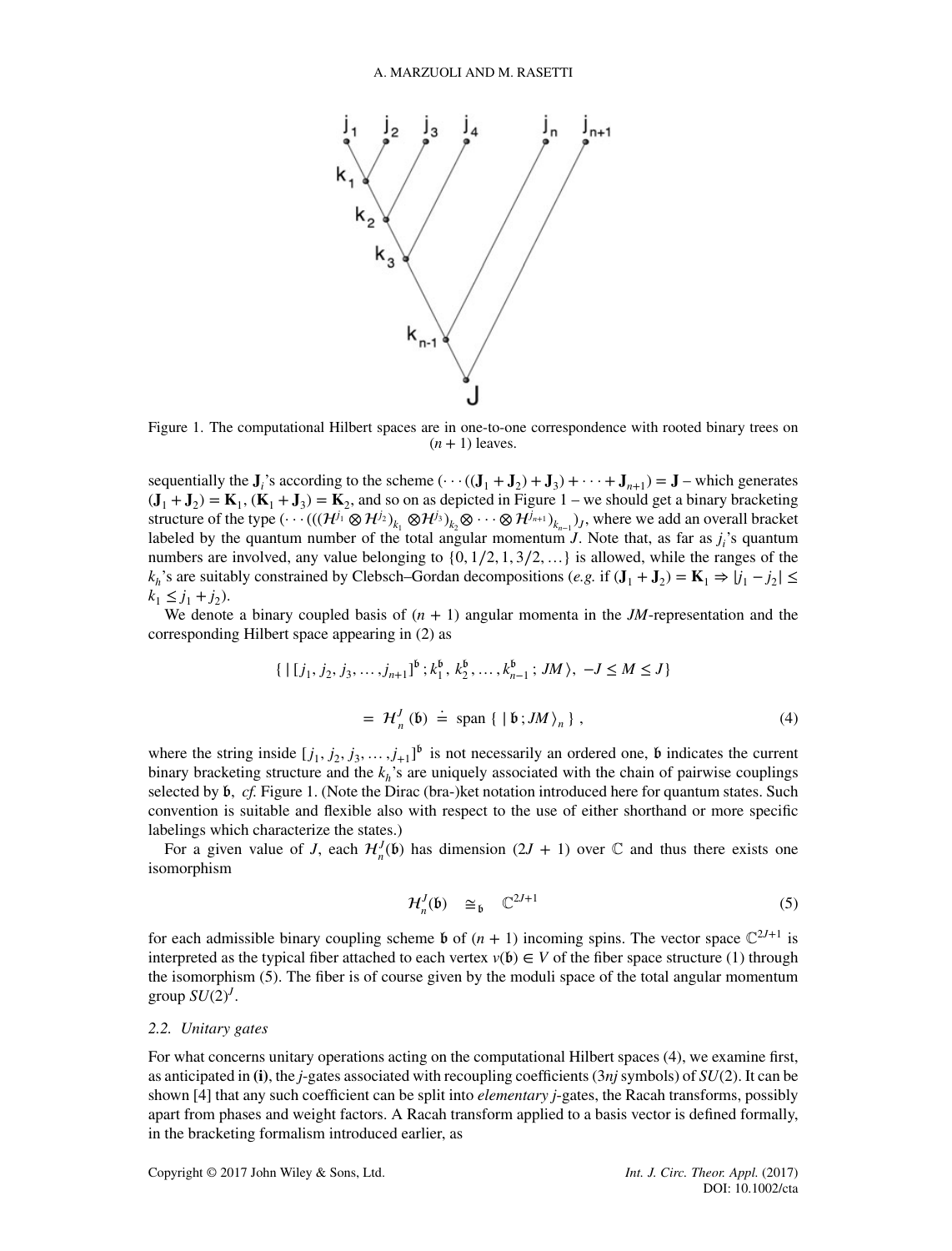

<span id="page-4-1"></span>Figure 2. Rotation operations on binary trees can be applied to a general tree (top) made of subtrees *A, B,C* and *R* (containing the root), and in particular to the simplest three-leave tree labeled here in such a way as to reproduce the 6*j* symbol in [\(7\)](#page-4-0).

<span id="page-4-0"></span>
$$
\mathcal{R} : | \dots ((ab)_d c)_f \dots ; JM \rangle \mapsto | \dots (a (b c)_e)_f \dots ; JM \rangle, \tag{6}
$$

where Latin letters  $a, b, c, \ldots$  denote here both incoming  $(i_i)$  is in the previous notation) and intermediate (*kh* 's) spin quantum numbers. The explicit expression of [\(6\)](#page-3-3), graphically represented in Figure [2,](#page-4-1) reads (skipping dots for a compactified notation)

$$
|(a(bc)_e)_f;M\rangle = \sum_{d} (-1)^{a+b+c+f} [(2d+1)(2e+1)]^{1/2} \begin{Bmatrix} a & b & d \\ c & f & e \end{Bmatrix} |((ab)_d c)_f;M\rangle, (7)
$$

where there appears the Racah–Wigner 6*j* symbol of  $SU(2)$  (here *f* plays the role of the total angular momentum quantum number previoulsy denoted *J*).

Recall that the square of the 6*j* symbol in [\(7\)](#page-4-0) gives the probability that a system prepared in the state  $|( (ab)_d c)_f$ ; *M* $>$  will be measured in the state  $|(a (b c)_e)_f$ ; *M* $>$ . Moreover, Racah transforms R are the key ingredients to complete the construction of the Rotation graph  $\mathfrak{G}_n(V, E)$  introduced earlier (note that in this case,*rotation* refers to a topological operation on binary tree structures and not to the Wigner rotation operators referred to in (**ii)**, defined in the succeeding text in Equation [\(11\)](#page-5-0) and analyzed in details in Appendix A. The edge set  $E = \{e\}$  of  $\mathfrak{G}_n(V, E)$  is a subset of the Cartesian product  $(V \times V)$ selected by the action of elementary *j*-gates. More precisely, an (undirected) arc between two vertices  $v(\mathfrak{b})$  and  $v(\mathfrak{b}')$ 

$$
e(\mathfrak{b}, \mathfrak{b}') \doteq (v(\mathfrak{b}), v(\mathfrak{b}')) \in (V \times V), \tag{8}
$$

exists if, and only if, the underlying Hilbert spaces are related to each other by an elementary unitary operation of the type  $(6)$ . Note also that elements in  $E$  can be considered as mappings

$$
(V \times \mathbb{C}^{2J+1})_n \longrightarrow (V \times \mathbb{C}^{2J+1})_n ,(v(\mathfrak{b}), \mathcal{H}_n^J(\mathfrak{b})) \mapsto (v(\mathfrak{b}'), \mathcal{H}_n^J(\mathfrak{b}')) ,
$$
(9)

connecting each given decorated vertex to one of its nearest 2(*n* − 1) vertices and thus they define a transport prescription in the horizontal sections belonging to the total space  $(V \times \mathbb{C}^{2J+1})$ <sup>n</sup> of the fiber bundle [\(1\)](#page-2-1).

The fundamental feature that characterizes the graph  $\mathfrak{G}_n(V, E)$  arises from compatibility conditions satisfied by 6*j* symbols appearing in [\(7\)](#page-4-0). The Racah (triangular) identity, the Biedenharn–Elliott (pentagon) identity and the orthogonality conditions for 6*j* symbols [\[5\]](#page-17-3) ensure that any simple path in  $\mathfrak{G}_n(V, E)$  with fixed endpoints can be freely deformed into any other, providing identical quantum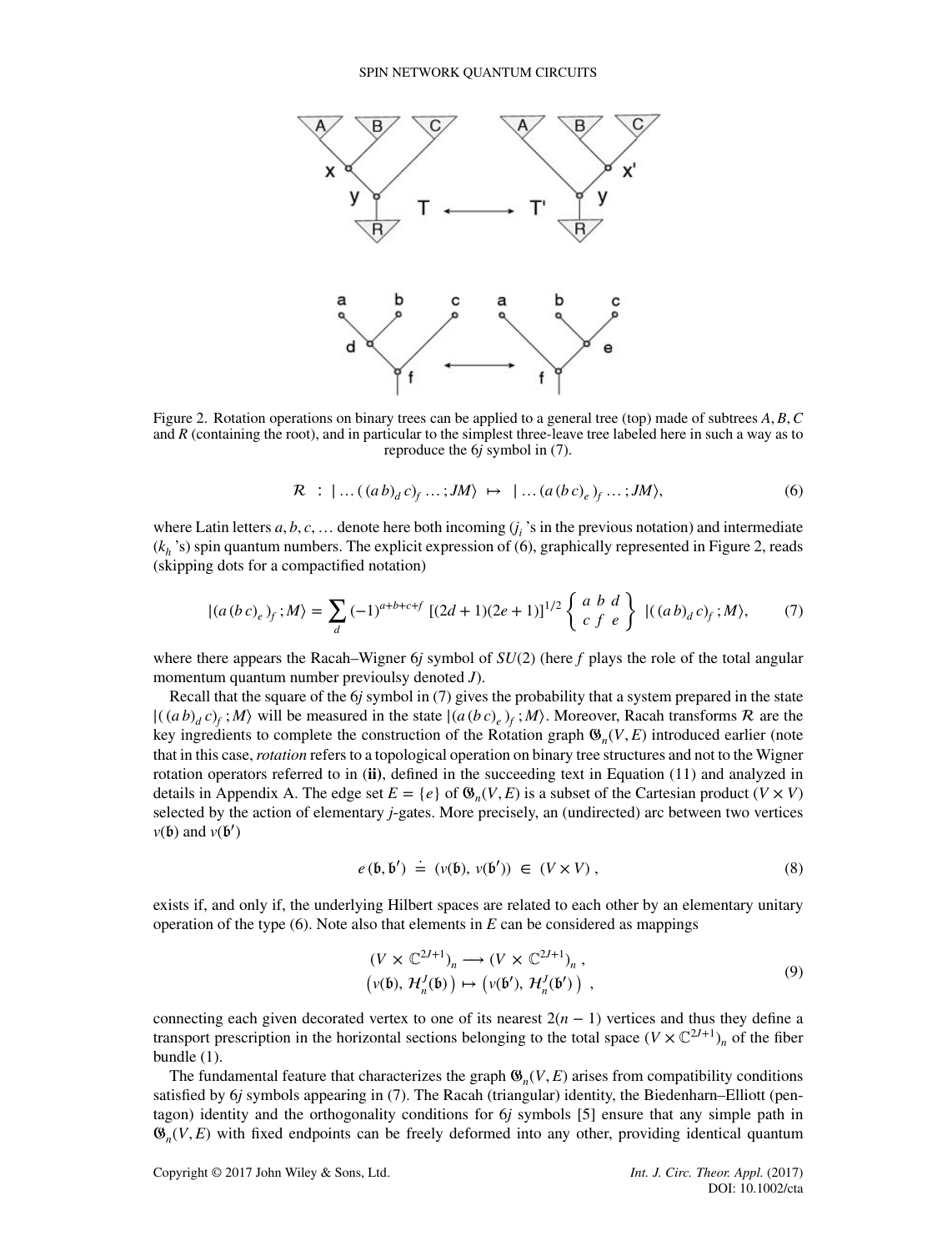transition amplitudes (and of course probabilities) at the kinematical level (*cf.* Ref. 2, section 3.1 for more details).

To complete the description of the structure  $(V, \mathbb{C}^{2J+1}, SU(2)^J)_n$  we need to call into play *M*-gates which act on the angular dependence of vectors in  $\mathcal{H}_n^J(\mathfrak{b})$ . By expliciting such dependence as

<span id="page-5-0"></span>
$$
\mathcal{H}_n^J(\mathfrak{b}) \doteq \text{span}\{ \ |\mathfrak{b}; \theta, \phi; JM \rangle_n \},\tag{10}
$$

we write the action of a rotation on a basis vector in the standard form:

$$
|\mathfrak{b};\theta',\,\phi';\,M'J\,\rangle_n\ =\ \sum_{M=-J}^{J}\ D_{MM'}^J\left(\alpha\beta\gamma\right)|\mathfrak{b};\theta,\,\phi;\,JM\,\rangle_n\ ,\tag{11}
$$

where  $(\theta, \phi)$  and  $(\theta', \phi')$  are polar angles in the original and rotated coordinate systems, respectively.  $D_{MM'}^f(\alpha\beta\gamma)$  are Wigner rotation matrices in the *JM* representation expressed in terms of Euler angles  $(\alpha \hat{\beta} \gamma)$  which form a group under composition [\[5\]](#page-17-3) (see also Ref. 2, section 3.2 and Appendix B1; and Appendix A in the succeeding text). The shorthand notation  $SU(2)^J$  employed in [\(1\)](#page-2-1) actually refers to the group of W-rotations, which in turn can be interpreted as the automorphism group of the fiber  $\mathbb{C}^{2J+1}$ . Because rotations in the *JM* representation do not alter the binary bracketing structure of vectors in computational Hilbert spaces, we can identify the actions of W-matrices as transport prescriptions along the fiber.

The framework outlined shows clearly that we can switch independently *j* and *M*-gates without mixing spin and magnetic quantum numbers. This feature, which relies on the discreteness of the base space *V* and on the triviality of the total space  $(V \times \mathbb{C}^{2J+1})$ <sup>n</sup>, makes it easy with kinematics, although the simulator will exhibit highly non trivial behaviors at the dynamical level, as discussed shortly. A pictorial representation of the computational fiber space  $\mathcal{F}(V, \mathbb{C}^{2J+1}, SU(2)^J)_n$  for  $(n + 1) = 4$  incoming spins is sketched in Figure [3.](#page-6-0) Each vertex is associated, through the mapping [\(2\)](#page-2-0), with a binary coupled Hilbert space  $\mathcal{H}_n^J(\mathfrak{b})$ , associated in turn with a binary tree as in Figure [1,](#page-3-0) and depicted as a space with a few axes. Edges of the graph represent Racah transforms [\(6\)](#page-3-3) which actually move each space viewed as a whole into one of its nearest  $2(n-1) = 4$  ones. Inside each  $\mathcal{H}_n^J(\mathfrak{b}) \cong \mathbb{C}^{2J+1}$  (Equation [\(5\)](#page-3-1)), we can pick up some particular vector and rotate its components by means of the Hermitean conjugate of the matrix  $D_{MM'}^f(\alpha \beta \gamma)$  introduced in [\(11\)](#page-5-0) for some choice of  $(\alpha \beta \gamma)$ .

Note that the kinematical structure of the spin network complies with all the requisites of an universal quantum simulator asvdefined by Feynman [\[12\]](#page-17-10), namely

- *locality*, reflected in the binary bracketing structure of the computational Hilbert spaces, which together with the action of W-rotations – bears on the existence of local interactions;
- *discreteness of the computational space*, reflected in the combinatorial structure of  $\mathfrak{G}_n$ ;
- *universality*, guaranteed by the properties of the gates described earlier: any unitary transformation operating on computational Hilbert spaces can be reconstructed by taking a finite sequence of Racah transforms (and possibly phases) interlaced with applications of a finite number of W-rotations;
- *discreteness of time*, as assumed in any circuit implementation by simply identifying the time unit  $\tau$  as the time elapsed between to go from one o the other of any two states connected by an elementary transform.

#### *2.3. Dynamical spin networks*

The dynamical behavior of the spin network as a quantum circuit is addressed in terms of directed paths in the fiber space structure  $(V, \mathbb{C}^{2J+1}, SU(2)^J)_n$ . By a directed path P, we mean a (time) ordered sequence:

<span id="page-5-1"></span>
$$
|\mathfrak{v}_{\text{in}}\rangle_n \equiv |\mathfrak{v}_0\rangle_n \to |\mathfrak{v}_1\rangle_n \to \cdots \to |\mathfrak{v}_s\rangle_n \to \cdots \to |\mathfrak{v}_L\rangle_n \equiv |\mathfrak{v}_{\text{out}}\rangle_n ,
$$
 (12)

where we use the shorthand notation  $|\mathbf{v}_s\rangle_n$  for computational states and  $s = 0, 1, 2, \dots, L$  is the lexicographic labeling of the states along the given path  $P$  with fixed endpoints. *L* is the length of  $P$ , which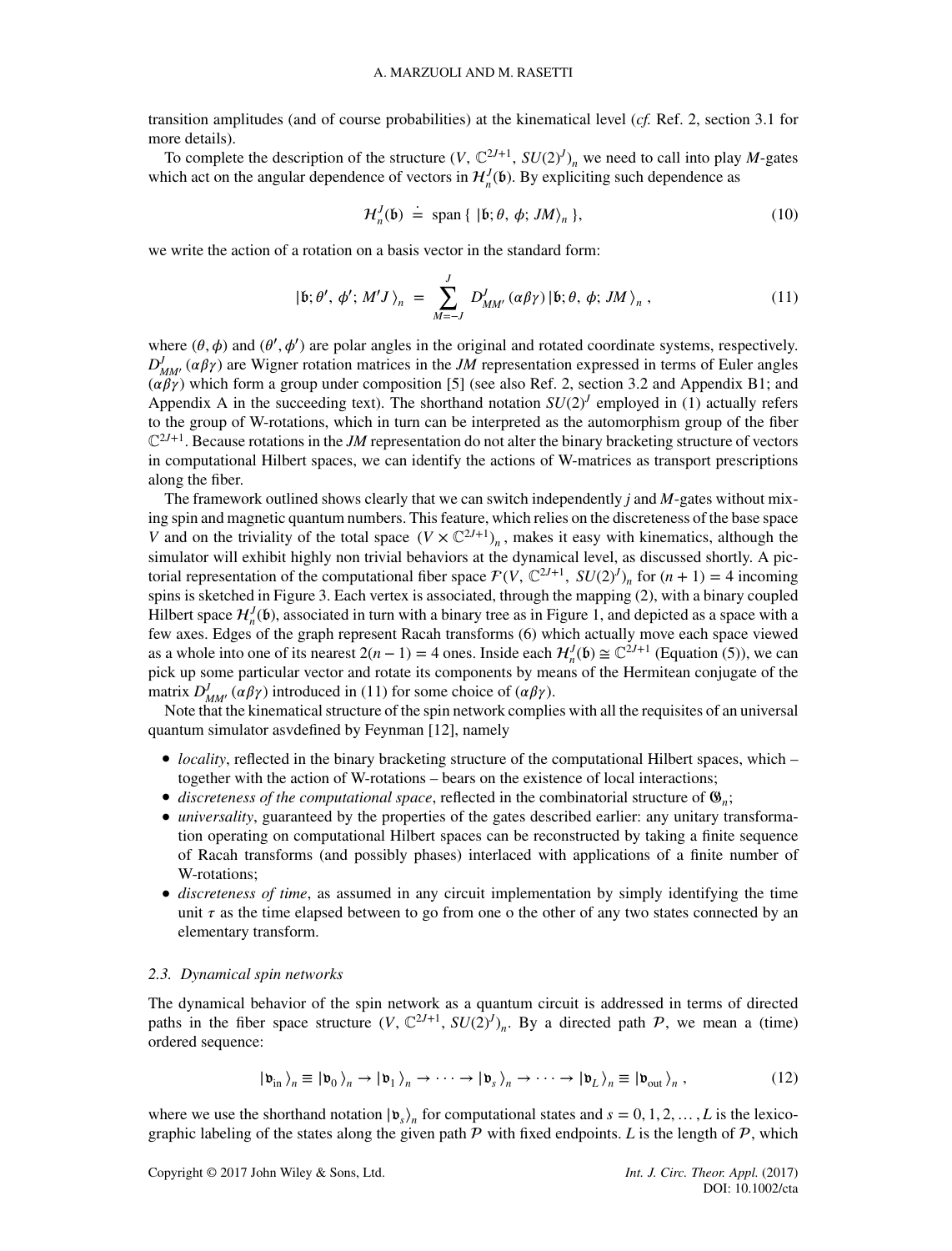

<span id="page-6-0"></span>Figure 3. The fiber space structure of the spin network  $\mathfrak{G}_{3}(V,E)$ , *that is*, for  $(n + 1) = 4$  incoming spins. The one-to-one correspondence between vertices and binary parenthesization on four letters, say  $[a, b, c, d]$ , reads:  $1 \leftrightarrow (d(b(ac)))$ ;  $2 \leftrightarrow (b(d(ca)))$ ;  $3 \leftrightarrow ((ac(bd))$ ;  $4 \leftrightarrow (d(a(bc)))$ ;  $5 \leftrightarrow (d(c(ab)))$ ;  $6 \leftrightarrow (c(d(ab)))$ ;  $7 \leftrightarrow ((ab)(cd))$ ;  $8 \leftrightarrow (a(d(bc)))$ ;  $9 \leftrightarrow ((ad)(bc))$ ;  $10 \leftrightarrow (a(b(cd)))$ ;  $11 \leftrightarrow (a(c(bd)))$ ;  $12 \leftrightarrow (c(a(bd)))$ ;  $13 \leftrightarrow (c(b(ad)))$ ;  $14 \leftrightarrow (b(c(da)))$ ;  $15 \leftrightarrow (b(a(cd)))$ . Vertices and edges on the perimeter of the graph have to be identified through the antipodal map.

with our convention is proportional to the time duration *T* of the computation process  $L \cdot \tau = T$  in terms of the discrete time unit  $\tau$ . The integer *L* characterizing the particular directed path in [\(12\)](#page-5-1) equals the number of time-ordered elementary operations (computational steps) needed to obtain  $|\mathbf{b}_{out}\rangle_n$  from  $|\mathfrak{b}_{in}\rangle_n$  following the path P. An elementary computational step, represented by an arrow in [\(12\)](#page-5-1), is either a Racah transform or a W-rotation:  $|\mathbf{b}_{s+1}\rangle_n = \mathcal{T}_s |\mathbf{b}_s\rangle_n$ , with  $\mathcal{T}_s$  either R as in Equation [\(6\)](#page-3-3) or a Wigner rotation matrix as in Equation [\(11\)](#page-5-0).

A circuit-type computation consists in evaluating the quantum expectation value of the unitary operator  $\mathfrak{U}_p$  associated with the path P, whereby one obtains the transition probability amplitude (whose square modulus represents the quantum probability of the process)

$$
\mathcal{A}_n^{(P)} \doteq_n \langle \mathfrak{v}_{\text{out}} | \mathfrak{U}_P | \mathfrak{v}_{\text{in}} \rangle_n \quad ; \quad \left| \mathcal{A}_n^{(P)} \right|^2 = \text{Prob} \left\{ | \mathfrak{v}_{\text{out}} \rangle_n = \mathfrak{U}_P | \mathfrak{v}_{\text{in}} \rangle_n \right\} \,, \tag{13}
$$

where <sub>*n*</sub>(• | denotes a bra-vector and the ealier shorthand expression means simply that, on applying  $\mathfrak{U}_p$  to the input and projecting onto the output, one obtains a measure of which fraction of the output state is generated.

By taking advantage of the possibility of decomposing  $\mathfrak{U}_p$  uniquely into an ordered sequence of elementary gates, [\(13\)](#page-6-1) becomes

<span id="page-6-2"></span><span id="page-6-1"></span>
$$
_{n}\langle \mathbf{v}_{\text{out}} | \mathcal{U}_{\mathcal{P}} | \mathbf{v}_{\text{in}} \rangle_{n} = \lfloor \prod_{s=0}^{L-1} {}_{n}\langle \mathbf{v}_{s+1} | \mathcal{U}_{s,s+1} | \mathbf{v}_{s} \rangle_{n} \rfloor_{\mathcal{P}}
$$
(14)

Copyright © 2017 John Wiley & Sons, Ltd. *Int. J. Circ. Theor. Appl.* (2017)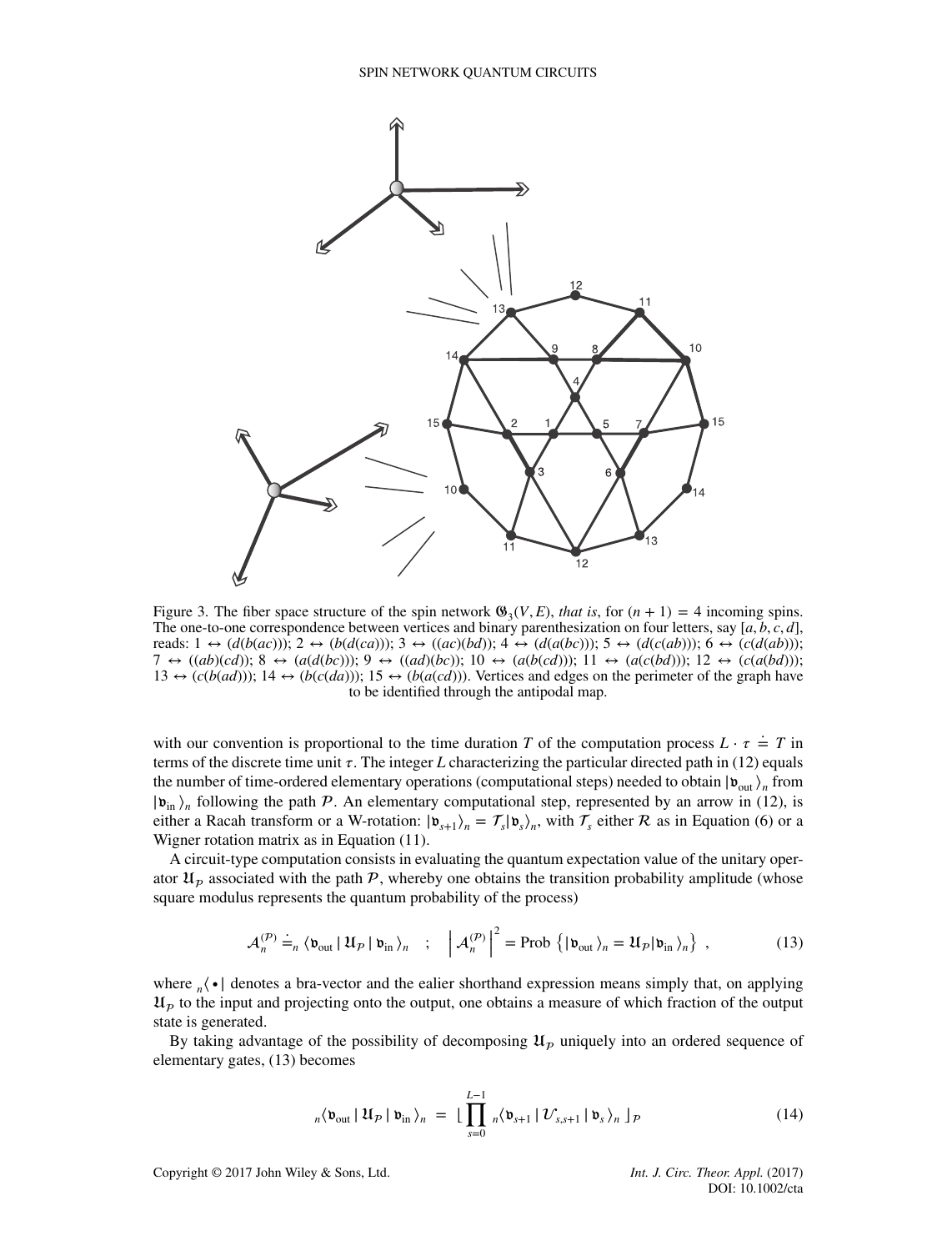with  $L \equiv L(P)$  for short. The symbol  $|\cdot|_p$  indicates that the ordered product along path P and each elementary operation is now denoted by  $\mathcal{U}_{s,t+1}$  ( $s = 0, 1, 2, \ldots, L(\mathcal{P})-1$ ) to stress its one-step character with respect to computation. Consequently, each elementary transfer matrix in [\(14\)](#page-6-2) turns out to be associated with a local Hamiltonian operator **H**<sub>n</sub> arising from

<span id="page-7-0"></span>
$$
_{n}\langle \mathbf{b}_{s+1} | \mathcal{U}_{s,s+1} | \mathbf{b}_{s} \rangle_{n} = \exp \{ i \mathbf{H}_{n} (s, s+1) \cdot \tau \}
$$
\n(15)

and representing the unitary evolution of the simulator in one unit of its intrinsic time variable  $\tau$ . We indicate with the shorthand notation  $(s, s + 1)$  the dependence of  $H_n$  on its variables to make clear the local nature of this operator with respect to the computational space  $(V, \mathbb{C}^{2J+1}, SU(2)^J)_n$ . When [\(15\)](#page-7-0) is inserted in [\(14\)](#page-6-2), such effective Hamiltonians generally do not commute with each other but nonetheless the whole computational process may be mapped to well-defined unitary evolution of the quantum circuit, driven by a poly-local, 2-body-type Hamiltonian, in the internal time interval  $T = L(\mathcal{P}) \cdot \tau$ .

Different types of evolutions can be grouped into *computing classes* based on the choice of the gates that a particular program (*i.e.*, a collection of directed paths) has to employ. A computing class that alternates *j* and *M*-gates would be the most general one (as explained in Ref. 2, section 4.2). However, two particular classes to be illustrated below turn out to be most interesting in view of the possibility of relating them to other models for quantum computation.

The *M*-*computing class* contains programs which employ only (finite sequences of) *M*-gates in a suitably chosen computational Hilbert space  $\mathcal{H}_n^J(\mathfrak{b})$  and it is not difficult to realize that such kind of computation, when applied to *N* qu-bits  $(\frac{1}{2}$ -spins), reproduces the usual Boolean quantum circuit. In Appendix 3.3 a detailed analysis of this family is provided.

The *j*-*computing class*includes programs which employ only *j*-gates at each computational step. This class is particularly interesting because, as already mentioned, it shares many features with suitable types of discretized TQFTs, the so-called state sum models [\[8,](#page-17-6) [9,](#page-17-7) [11\]](#page-17-9). Here, the combinatorial structure of Rotation graphs becomes prominent owing to the existence of a one-to-one correspondence between allowed elementary operations and the edge set *E* of the graph  $\mathfrak{G}_n(V, E)$ , for any *n*. We denote the unitary operator associated with a program  $P$  in this class by

<span id="page-7-1"></span>
$$
\mathcal{U}_{3nj}^{(P)}: |\mathbf{b}_{\text{in}}\rangle_n \longrightarrow |\mathbf{b}_{\text{out}}\rangle_n ,
$$
 (16)

where, in a circuit-type setting, input  $|\mathfrak{v}_{in}\rangle_n$  is fixed and  $|\mathfrak{v}_{out}\rangle_n$  is an accepted state. However, in the *j*-computing class one may address other types of problems. For instance, once selected two states, say  $|\mathfrak{v}_{\text{in}}\rangle_n$  and  $|\mathfrak{v}_{\text{out}}\rangle_n$ , we may consider all possible paths P that compute  $|\mathfrak{v}_{\text{out}}\rangle_n$  as the result of the application of some  $U_{3nj}^{(P)}$  to  $|\mathfrak{b}_{\text{in}}\rangle_n$ . The functional that takes care of such multiple choices is a *path sum* (a discretized form of Feynman's path integral) which may be written formally as

$$
\mathbf{Z} \left[ \mathbf{v}_{\text{in}}, \mathbf{v}_{\text{out}} \right] = \sum_{p} W_{p} \, _{n} \langle \mathbf{v}_{\text{out}} | \, \mathcal{U}_{3nj}^{(p)} \, | \, \mathbf{v}_{\text{in}} \, \rangle_{n} \,, \tag{17}
$$

where the summation is over all paths with fixed endpoints and  $W_p$  is a weight to be assigned to each particular path. The explicit form of such functional would contain sums over intermediate spin variables  $k_h$  's of products of 6*j* symbols with suitable weights (dimensions of  $SU(2)$  irreps labeled by  $k_h$  's) and phase factors. Note that if we give the same weight, say  $W_p = 1$ , to each path, then the results on equi-probable amplitudes derived from the algebraic identities for 6*j* symbols ensure that the functional [\(17\)](#page-7-1) is a combinatorial invariant, namely it is actually independent of the particular path connecting  $|\mathfrak{v}_{\text{in}}\rangle_n$  and  $|\mathfrak{v}_{\text{out}}\rangle_n$ .

In the Boolean qu-bit scheme, the realization of a specific program  $P$  essentially amounts to selecting an appropriate set of *n*, that typically have the form of Heisenberg Hamiltonians; in the present case such Hamiltonians describe instead multi-partite interactions of a finite number of arbitrary angular momenta.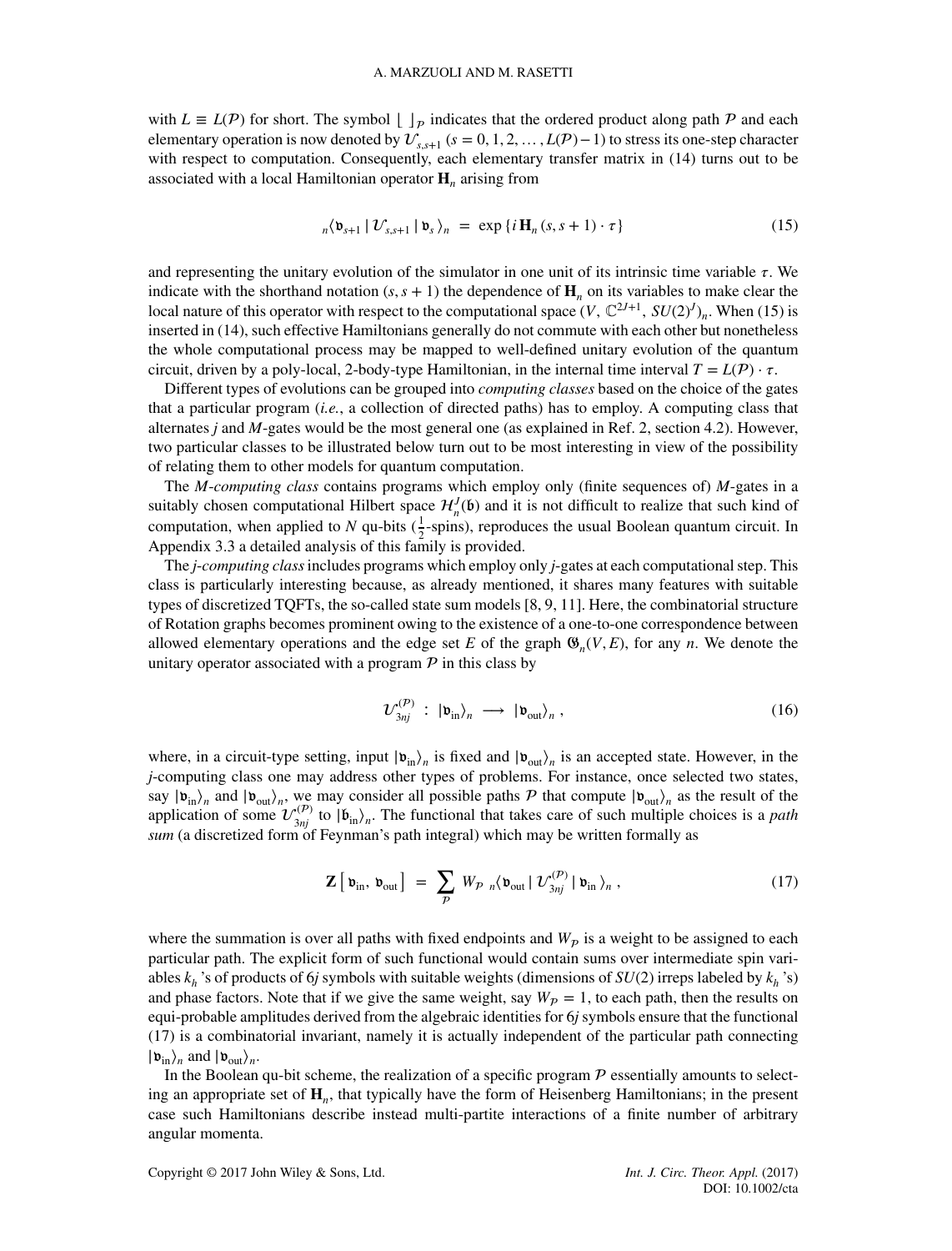# 3. FINITE-STATES Q-DEFOMED AUTOMATA AND PROCESSING OF TOPOLOGICAL INFORMATION

<span id="page-8-0"></span>Generally speaking, the search for new algorithmic problems and techniques which would require quantum rather than classical computational resources to be solved is getting more and more challenging. Most quantum algorithms run on the standard quantum circuit model [\[6\]](#page-17-4), and are designed to solve problems which are essentially number theoretic or decision making. However, other types of problems, typically classified in the field of enumerative combinatorics and ubiquitous in many areas of mathematics and physics, share the feature of being intractable in the framework of classical information theory. These are interesting not only for mathematicians and computer scientists, but are addressed by physicists in the study of both exact solvable models in classical statistical mechanics and quantum field theories whose observables are of geometric nature, such as topological quantum field theories [\[13\]](#page-17-11).

As an application to such kind of intractable problems, we deal in what follows with the construction of a quantum algorithm for the topological invariants for knots and links. This is a very hard problem that we shall however be able to deal with in terms of spin network quantum automata – to be defined in the succeeding text – that have the advantage of being realizable in terms only of *j*-gates. Knots and braids, besides being fascinating mathematical objects, are encoded into the foundations of a number of physical theories, either as concrete realizations of natural systems or as conceptual tools. A knot is a *knotted* closed curve embedded in the three-dimensional space (links are multi-component knots), commonly presented as a planar diagram, as depicted in Figure [4.](#page-8-1) As customary in topology, the length of the string and the bending of the various portions of the string itself can be changed at will, provided this is done without cutting and gluing back the endpoints.

Over the years, mathematicians have proposed a number of *knot invariants* aimed to classify systematically all possible knots. Most of these invariants (quantities that depend only on the topological features of the knot) are polynomial expressions (in one or two variables) with coefficients in the relative integers, whose computation belongs to the algorithmic complexity class  $\#P$ . It was Vaughan Jones, who discovered the most famous polynomial invariant, the Jones polynomial [\[14\]](#page-17-12), which connects knots with quantum field theory and plays a prominent role in the present paper. In the seminal work by Edward Witten [\[15\]](#page-17-13), the Jones polynomial was actually recognized to be associated with the vacuum expectation value of a so-called Wilson loop operator in a particular type of three-dimensional quantum field theory (the non-Abelian Chern–Simons theory with gauge group *SU*(2)).



<span id="page-8-1"></span>Figure 4. Planar diagrams are projections of knotted curves onto planes taking into account over and undercrossing information. Here, diagrams are shown of the trefoil knot (top) and the Borromean link (bottom).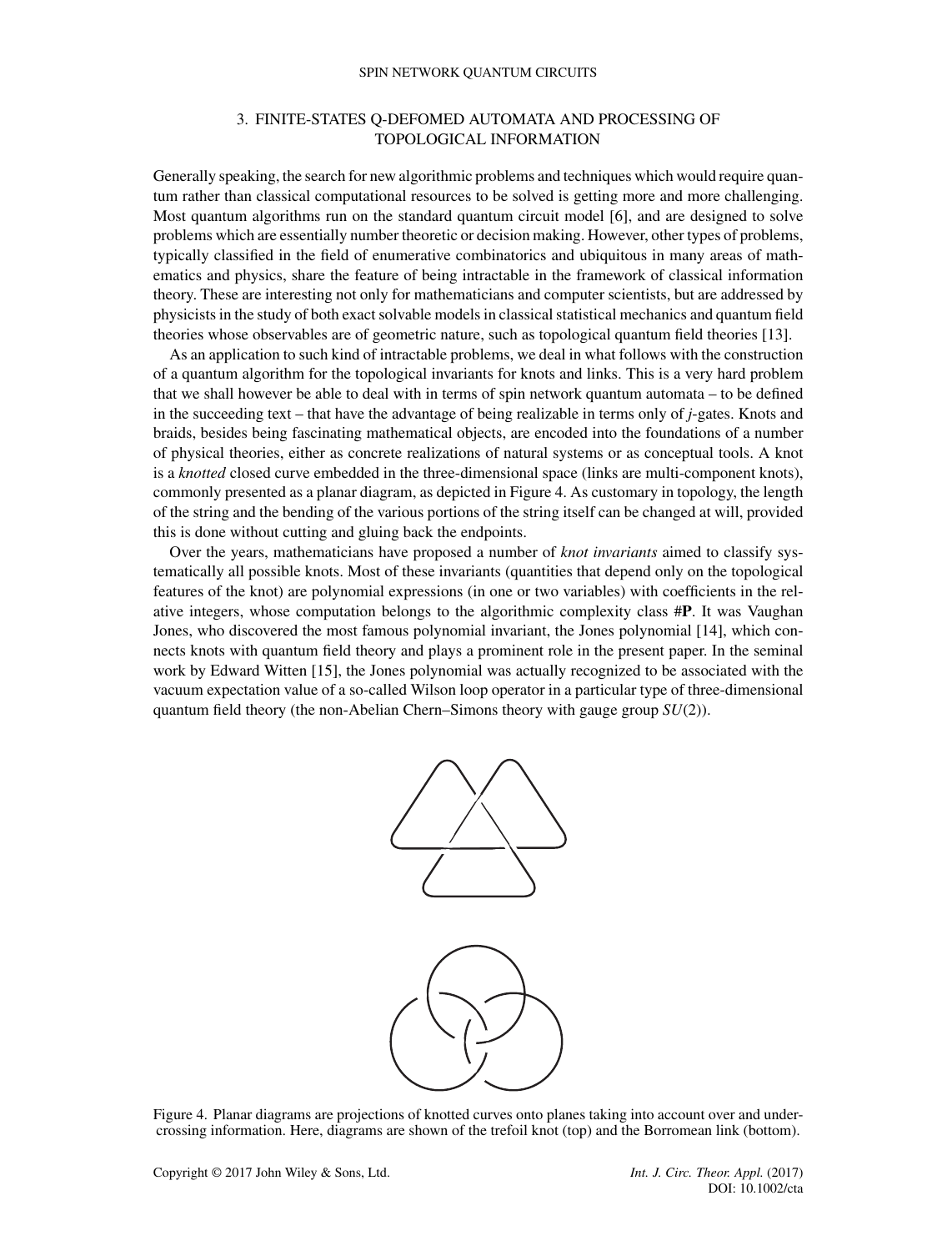Braids – sets made of finite collections of strands with fixed endpoints – appear naturally in this context too, because we can always arrange a knot or a link as the closure of a braid: this crucial property is pictorially illustrated in Figure [5](#page-9-0) later. Moreover, braids enrich the purely topological nature of the theory because the set of crossings of any braid can be endowed with a group structure. The Artin braid group on *n* strands (see [\[16\]](#page-17-14) and Figure [6\)](#page-9-1) encodes all topological information about 'over' and 'under' crossings into an algebraic setting, opening the possibility of describing polynomial invariants of knots in terms of representations of this group.

The Jones polynomial can be interpreted both as the trace of a (suitably chosen) matrix representation of the braid group [\[14\]](#page-17-12), and as the vacuum expectation value of an observable in a unitary quantum field theory [\[15\]](#page-17-13). In what follows, we restrict our attention to the purely algebraic approach to the definition of *colored Jones polynomials* leaving aside the machinery of quantum field theory, see [\[17–](#page-17-15)[19\]](#page-18-0) and references therein.



Figure 5. Two presentations of the trefoil knot as closures of open braids.

<span id="page-9-0"></span>

<span id="page-9-1"></span>Figure 6. The braid group **B**<sub>n</sub> is finitely generated in terms of *n* generators – crossing operations involving two strands – which satisfy suitable conditions. Generator  $s_i$  and its inverse  $s_i^{-1}$  acting on two contiguous strands (top) and the fundamental algebraic condition relating the action of generators on three strands,  $s_1 s_2 s_1 = s_2 s_1 s_2$ , (bottom) are illustrated graphically here. The presentation of the group is:  $\mathbf{B}_n = \langle s_i, i \rangle = \langle s_i, i \rangle = \langle s_i, i \rangle = \langle s_i, i \rangle = \langle s_i, i \rangle = \langle s_i, i \rangle = \langle s_i, i \rangle = \langle s_i, i \rangle = \langle s_i, i \rangle = \langle s_i, i \rangle = \langle s_i, i \rangle = \langle s_i, i \rangle = \langle s_i$ 1, ..., *n* |  $s_i s_{i+1} s_i = s_{i+1} s_i s_{i+1}$ ,  $i = 1, ..., n-1$ ;  $s_i s_j = s_j s_i$  for  $|i - j| \ge 2$ ).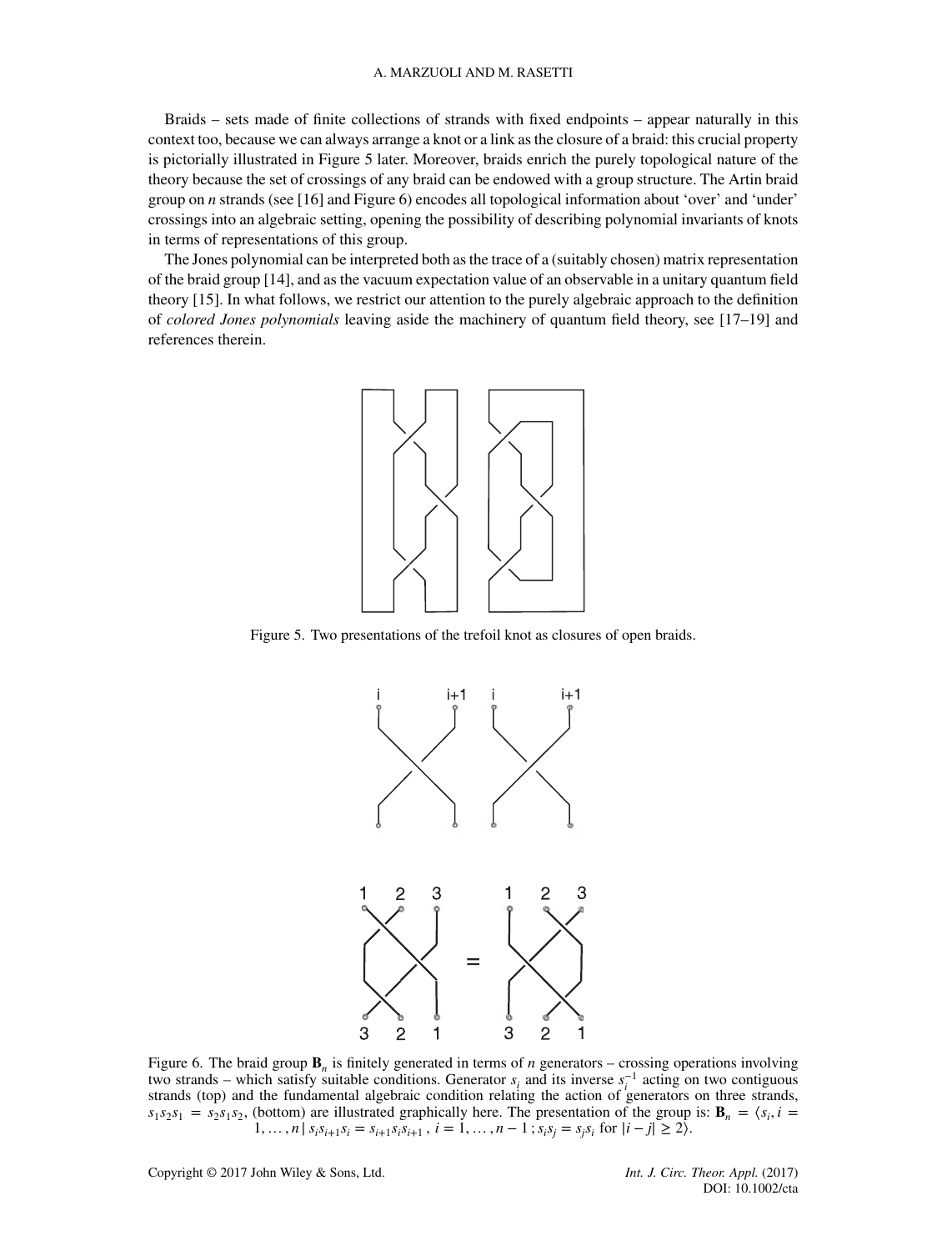#### *3.1. Finite-states spin network automata*

Looking back at the spin network as the generalized quantum circuit discussed in the previous section, we notice that we are indeed at the presence of an all-purpose machine (which can be built out of molecular, atomic, or nuclear real systems) able to implement in principle any computation. In order to address specific algorithmic problems, we should specify an encoding scheme, choose a particular input state, and design a program; actually select an ordered path  $\mathcal P$  in the computational space as done in Equation [\(12\)](#page-5-1). Note that in general such ordered path – a sequence of elementary *j* and *M*gates – is actually a mixed (analogical and discrete) process, and would require a careful preparation of the physical microscopic support in order to keep under control the allowed values of all angles in the rotation W-matrices  $D_{MM'}^J$ , see Equation [\(11\)](#page-5-0). On the other hand, within a purely *j*-type computing class, both input/output and the entire path rely on discrete resources which are rotationally invariant by definition and, thanks to algebraic constraints among 6*j*-symbols, there exist equivalent paths from the input to the output states, all providing the same quantum probability amplitude.

This intriguing view of *quantum parallelism*, reflected into suitable sum over amplitudes of the type introduced earlier in Equation [\(17\)](#page-7-1), is far-reaching and is deeply embedded within the topological quantum computation scheme [\[20\]](#page-18-1), which deals with classes of algorithmic problems in geometry and physics that share a global nature; typically the computation of topological invariants of knots.

Before going through some more details, note that 'discrete means' does not imply a finitary information processing when the size of the input (encoded into a string in a finite alphabet) increases. In this respect, the theory of automata and formal languages allows us to address, in particular, what has to be meant by *finite computational processes*, such as those employed in the following for evaluating topological invariants of knots.

If  $\mathcal A$  is an alphabet, made of letters, digits or other symbols, and  $\mathcal A^*$  denotes the set of all finite sequences of words over A, a language  $\mathcal L$  over A is a subset of  $\mathcal A^*$ . In our notation, the empty word is  $\epsilon$ , and the concatenation of two words *u* and *v* is simply denoted by *uv*. In the 60s, Noam Chomsky introduced a four level-hierarchy describing formal languages according to their internal structure, namely regular languages, context-free languages, context-sensitive languages, and recursively enumerable languages (recognized by Turing machines). Here, we are interested in finite state-automata, the machines able to accept regular languages, aiming specifically to construct quantum finite-states automata as they can be derived from the spin network setting of Section [2.](#page-1-0)

Formally, quantum finite states-automata are obtained from their classical probabilistic counterparts by moving from the notion of (classical) probability associated with transitions to quantum probability amplitudes, and computation takes place inside a suitable Hilbert space through unitary operators (matrices). Following [\[21\]](#page-18-2), the measure-once quantum finite-automaton is defined as a 5-tuple  $M = (Q, \Sigma, \delta, \mathbf{q}_0, \mathbf{q}_\ell)$ , where: *Q* is a finite set of states;  $\Sigma$  is a finite input alphabet with an end-marker symbol #;  $\delta: Q \times \Sigma \to Q$  is the transition function;  $\delta(q, \sigma, q')$  is the probability amplitude for the transition from the state q to the state  $q'$  upon reading symbol  $\sigma$ ; the state  $q_0$  is the initial configuration of the system, and  $\mathbf{q}_f$  is the accepted final state. For all states and symbols, the function  $\delta$  must be unitary. At the end of the computational process, the automaton measures its configuration: if it is in an accepted state then the input is accepted, otherwise it is rejected. The configuration of the automaton is in general a superposition of states in the Hilbert space where the automaton lives. The transition function is represented by a set of unitary matrices  $U_{\sigma}(\sigma \in \Sigma)$ , where  $U_{\sigma}$  represents the unitary transition of the automaton reading the symbol  $\sigma$ . The probability amplitude for the automaton *M* to accept the string *w* is finally given by

$$
f_M(w) = \left\langle \mathbf{q}_f \middle| U_w \middle| \mathbf{q}_0 \right\rangle,\tag{18}
$$

where it is the explicit form of  $f_M(w)$  that defines the language  $\mathcal L$  accepted by the automaton *M*. It is quite straightforward to recognize that the spin network computational space  $\mathfrak{G}_n(V, E) \times \mathbb{C}^{2J+1}$  (for a fixed *n* and for any specific choice of *J*) naturally turns into families of quantum automata.

#### *3.2. Braiding spin networks and representations of SU*(2)*<sup>q</sup>*

In order to be able to process (closures of) braids, it is necessary to modify the spin network setting in such a way that the information about over or under-crossing of pairs of braid strands might be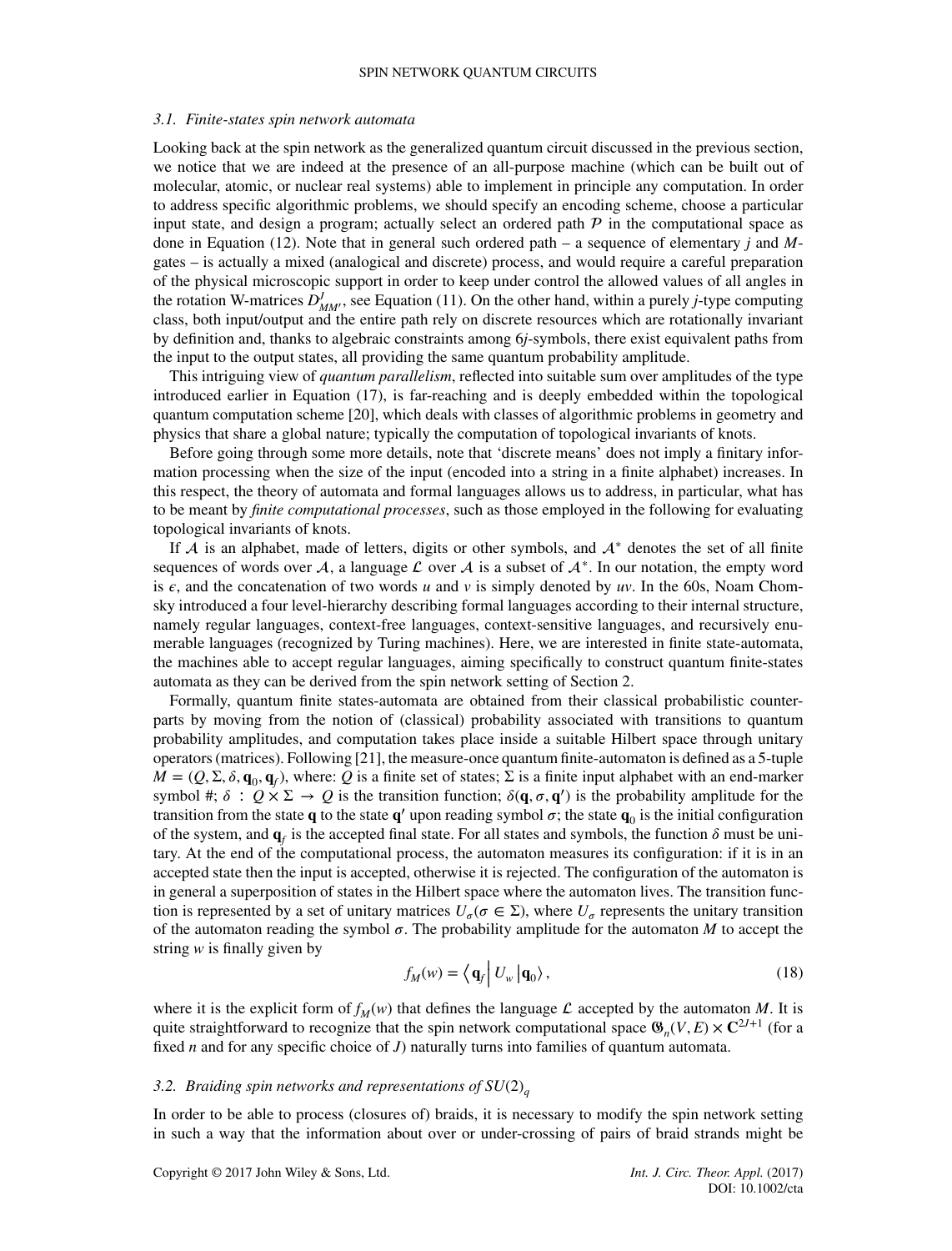recovered unambiguously through unitary transformations (to be looked at as new types of gates in the computational context). Here, we resort to the algebraic approach embodied into the so-called representation ring  $\Re(SU(2)_q)$  of the *quantum group*  $SU(2)_q^{\frac{1}{4}}$  and defined following in the footsteps of the construction of *SU*(2)-representation theory [\[4,](#page-17-2) [5\]](#page-17-3).

The ground ring in which the link invariants will take their values is  $\Lambda = \mathbb{Z}[q^{\pm 1}] \subset \mathbb{C}$ , with  $q = \exp(2\pi i/r)$  a complex primitive *r*-th root of unity (then in practice these expressions are Laurent polynomials in *q* and  $q^{-1}$  with coefficients in the relative integers  $\mathbb{Z}$ ). The elements of  $\Re(SU(2)_{q})$  are complex Hilbert spaces, invariant under the action of the group (recall that a vector space *V* is invariant under the action of a group *G* if  $G \times V \rightarrow V$ , namely transformed vectors keep on belonging to *V*; such spaces are referred to as invariant *G*-modules). As it happens for *SU*(2), it can be shown that  $\Re \left( SU(2)_q \right)$  is spanned by finite-dimensional  $SU(2)_q$ -modules  $\{V^j\}$ .

In the case of  $SU(2)$ , the labels  $\{j\}$  (the spin quantum numbers from the quantum mechanical point of view) run over all integers and half-integers  $\{0, \frac{1}{2}, 1, \frac{3}{2}, ...\}$ , and each  $V^j$  is characterized by its dimension  $(2j+1)$  and is irreducible (namely cannot be decomposed into a direct sum of invariant subspaces of lower dimensions). In the *q*-deformed case, it can be shown that the  $SU(2)_q$ -modules  $\{V^j\}$  are irreducible if and only if the labels  $\{j\}$  run over the finite set of *colors*  $\{0, \frac{1}{2}, 1, \frac{3}{2}, \dots, r\}$ . Each  $V^j$ , spanned by  $(2j+1)$  vectors, can be characterized by a specific scalar  $\in \Lambda$ , the  $q$ -integer or  $q$ -dimension  $[2j+1]_q$ , where  $[\mathfrak{n}]_q = (q^{\mathfrak{n}/2} - q^{-\mathfrak{n}/2})/(q^{1/2} - q^{1/2})$  for  $\mathfrak{n} \in \mathbb{N}^+$ , a positive integer. Thus, for each choice of the integer *r*, we have a distinguished family of irreducible representations (irreps) of  $SU(2)$ <sub>*q*</sub>

<span id="page-11-4"></span><span id="page-11-1"></span>
$$
\mathfrak{F}_r = \{ V^j \}_{j=0,\dots,r} \; ; \; V^j \leftrightarrow [2j+1]_q \; , \tag{19}
$$

which makes  $\Re(SU(2)<sub>a</sub>)$  a finitely generated ring. As in the case of  $SU(2)$ , the ring structure is made explicit in terms of the direct sum *⊕* and tensor product *⊗* of irreps, namely

$$
V^j \oplus V^k \in \mathfrak{R}\left(SU(2)_q\right) \quad \text{if} \quad j, k \le r \,,
$$
  
\n
$$
V^j \otimes V^k \in \mathfrak{R}\left(SU(2)_q\right) \quad \text{if} \quad j + k \le r \,,
$$
\n
$$
(20)
$$

where the ranges of the labels have to be suitably restricted with respect to the standard case. The analog of the Clebsch–Gordan series, giving the decomposition of the tensor product of two irreps into a (truncated) direct sum of irreps, reads

$$
V^{j_1} \otimes V^{j_2} = \bigoplus_{j=j_1-j_2}^{\min\{j_1+j_2, r-j_1-j_2\}} V^j.
$$
 (21)

Note however that the ring  $\Re(SU(2)_q)$  is much richer than its 'classical'  $SU(2)$  – counterpart because *SU*(2)*<sup>q</sup>* can be endowed with a *quasi-triangular Hopf algebra* structure. Besides the standard operators  $\oplus$  and  $\otimes$ , we can indeed introduce here a comultiplication  $\Delta : SU(2)_q \to SU(2)_q \otimes SU(2)_q$ , an antipode map  $A : SU(2)_q \rightarrow SU(2)_q$ , a counit  $\varepsilon : SU(2)_q \rightarrow \mathbb{C}$  and a distinguished invertible element

<span id="page-11-2"></span>
$$
R \in SU(2)_q \otimes SU(2)_q,\tag{22}
$$

called the *R-matrix*. We do not insist any further on the explicit definitions of  $\Delta$  (particularly relevant here as it is the operation equivalent – in the new scheme – to the composition of angular momenta in the  $SU(2)$  case), A and  $\epsilon$ , and refer for instance to [\[22\]](#page-18-3) for more details.

The far-reaching role played by the *R*-matrix becomes manifest when we define its action on the tensor product of a pair of irreducible  $SU(2)_q$ -modules in  $\Re(SU(2)_q)$ . Denoting by R<sup>*i*</sup> the operator associated to R, we have

<span id="page-11-3"></span>
$$
\hat{\mathsf{R}} : V^j \otimes V^k \longrightarrow V^k \otimes V^j, \tag{23}
$$

<span id="page-11-0"></span><sup>‡</sup>The 'quantum group' *SU*(2) *<sup>q</sup>* is not quite a group, rather it is a *q*-deformation of the universal enveloping algebra (a Hopf algebra) of the Lie algebra of *SU*(2), with an additional composition law called the *coproduct*, see in the succeeding text some more details.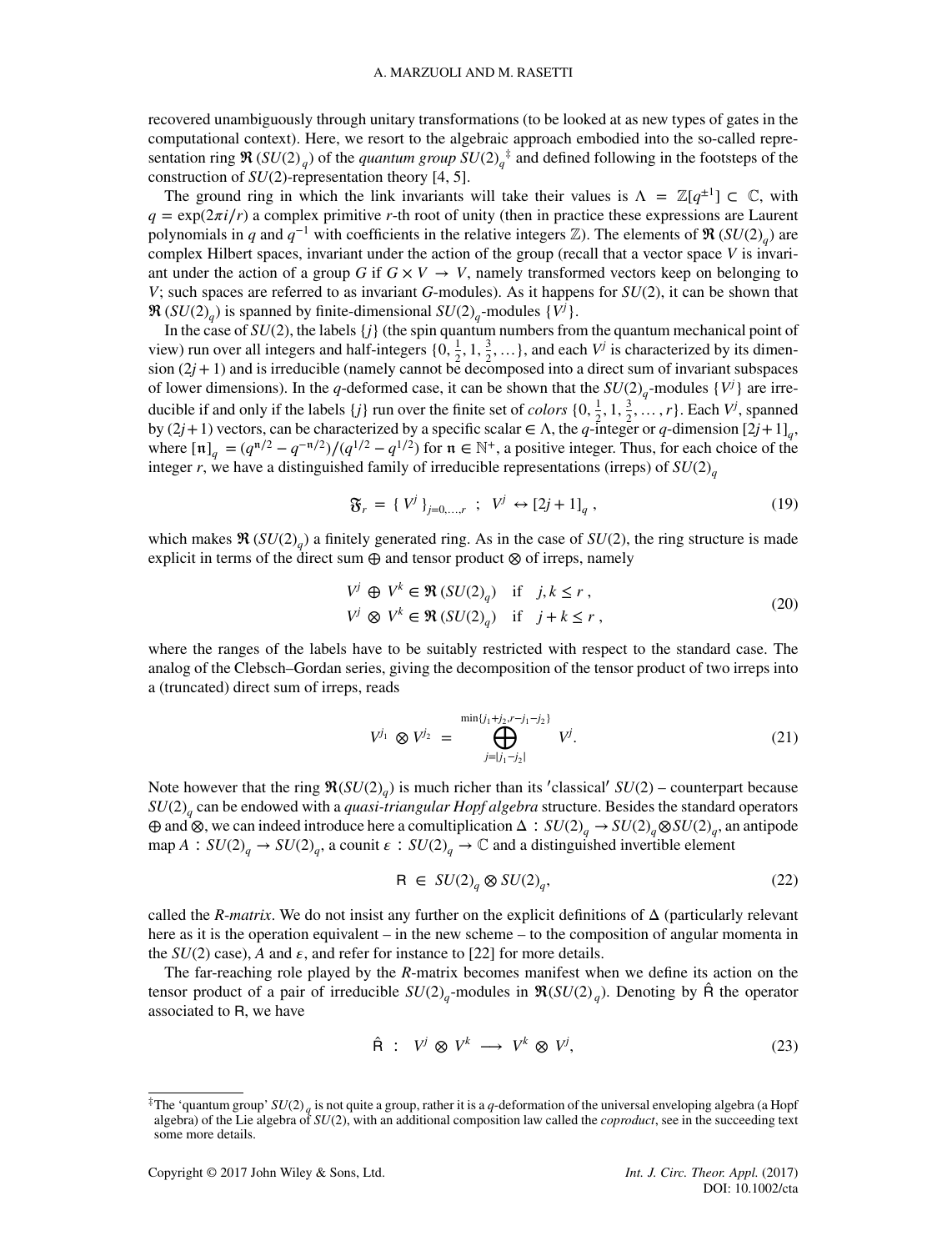where the values of the labels  $j$ ,  $k$  have to be suitably restricted according to [\(20\)](#page-11-1). These  $\hat{R}$ -operators will be referred to as the *braiding operators* associated with the *R*-matrix [\(22\)](#page-11-2). If we further extend the action of  $\hat{R}$  to the ordered product of three irreps  $V^j \otimes V^k \otimes V^l$  by defining

$$
\hat{\mathsf{R}}_{jk} \doteq \hat{\mathsf{R}} \otimes \mathrm{Id} : (V^j \otimes V^k) \otimes V^l \longrightarrow (V^k \otimes V^j) \otimes V^l , \tag{24}
$$

$$
\hat{\mathsf{R}}_{kl} \doteq \mathrm{Id} \otimes \hat{\mathsf{R}} : V^j \otimes (V^k \otimes V^l) \longrightarrow V^j \otimes (V^l \otimes V^k) , \tag{25}
$$

<span id="page-12-1"></span>where Id is the identity operator on the corresponding sub-space, then it can be shown that these operators satisfy the quantum (*i.e.*, *q*-deformed) Yang–Baxter equation

<span id="page-12-0"></span>
$$
\hat{\mathbf{R}}_{jk}\,\hat{\mathbf{R}}_{kl}\,\hat{\mathbf{R}}_{jk} = \hat{\mathbf{R}}_{kl}\,\hat{\mathbf{R}}_{jk}\,\hat{\mathbf{R}}_{kl} \,. \tag{26}
$$

Notice the formal equivalence of this equation with the 'three-body' defining relations of the braid group (see caption of Figure [6\)](#page-9-1). The explicit expression of the braiding operator  $\hat{R}$  (and of its inverse  $\hat{R}^{-1}$ ) can thus be worked out explicitly by selecting orthonormal basis sets in the  $SU(2)_q$ -modules  $V^j$ ,  $V^k$ , for each admissible choice of the pair *j*, *k*. In such bases, all the braiding operators [\(23\)](#page-11-3), [\(24\)](#page-12-0) and [\(25\)](#page-12-1) are unitary.

With these premises, the 'colored invariant' for an oriented link *L* with *M* components can be now consistently interpreted as a single, Λ-linear map

<span id="page-12-3"></span>
$$
J(L; q; j_1, j_2, \dots, j_M) : \mathfrak{R}(SU(2)_q) \longrightarrow \Lambda,
$$
\n<sup>(27)</sup>

where the choice of the integer  $r$  in the root of unity  $q$  – the running variable of the polynomial – is constrained by the requirement  $r \geq M$ , at least in the most general case (*M* distinct colors).

#### *3.3. Quantum automaton computation of Jones polynomial*

The step-by-step prescription for working out  $J(L; q; j_1, j_2, \ldots, j_M)$  in the simple case case of the Borromean link of Figure [4](#page-8-1) (a 3-component knot made of three interlaced rings) depicted in Figure [7](#page-12-2) is given in Appendix A.



<span id="page-12-2"></span>Figure 7. A presentation of the oriented and colored Borromean link as a closed braid on six strands. The parallel straight lines  $1 \equiv \lambda_1$ ) and  $2 \equiv \lambda_2$ ) intersect the diagram in points to be associated with Hilbert spaces, which inherit the coloring from the corresponding strands.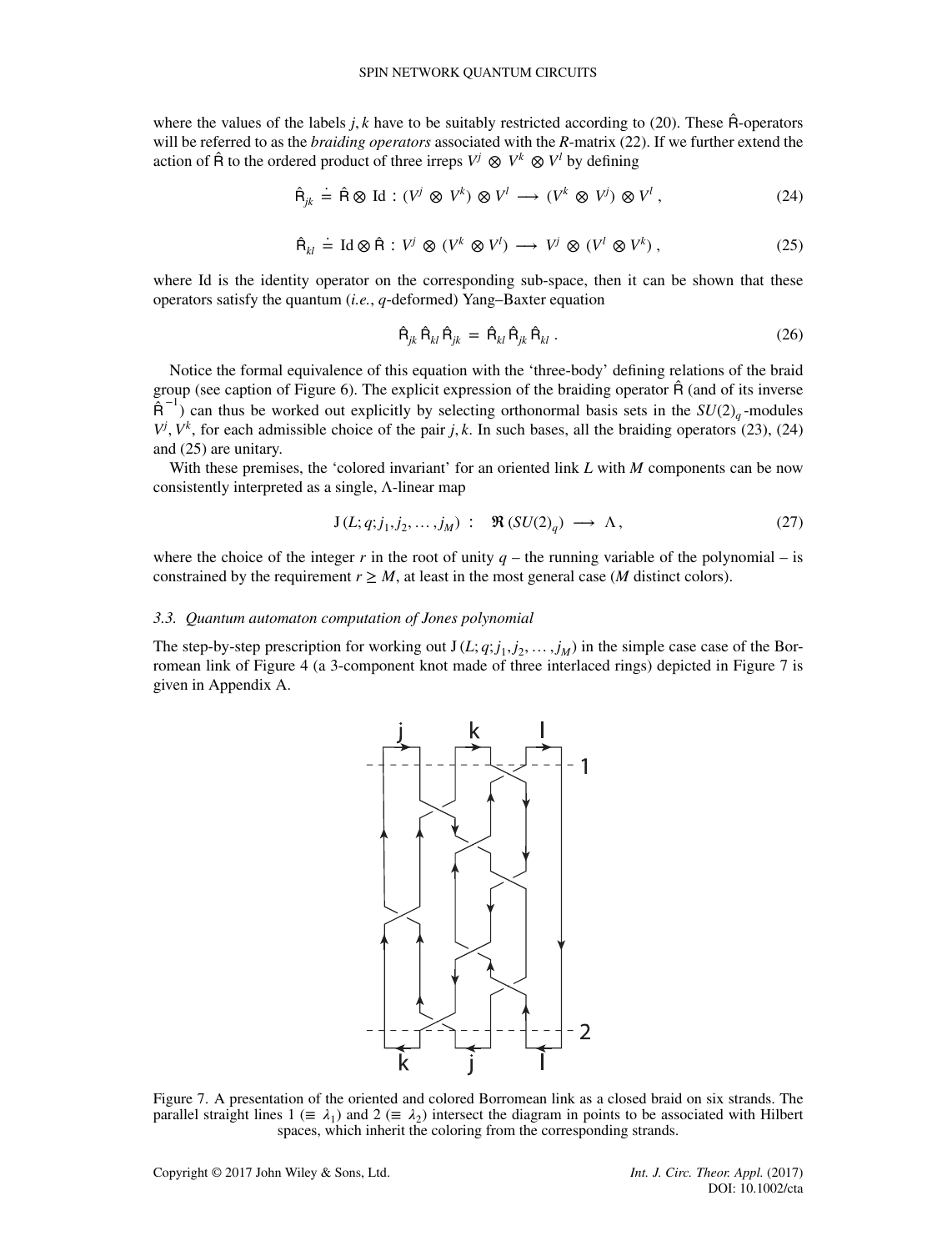Among the  $SU(2)<sub>q</sub>$ -colored link polynomials [\(27\)](#page-12-3), the Jones invariant [\[14\]](#page-17-12) is the simplest spin- $\frac{1}{2}$ colored polynomial, and represents the prototype of all of the topological quantum invariants (which include also invariants of 3-dimensional manifolds [\[22\]](#page-18-3)). The reason why Jones' case is so crucial in the computational context is actually due to the fact that a simpler link invariant that can be computed efficiently, the Alexander–Conway polynomial, is incomplete, while the problem of computing other polynomial invariants is  $NP$ -hard (see [\[16,](#page-17-14) [23\]](#page-18-4) for definitions and reviews on computational questions). Indeed, it was proven in [\[23\]](#page-18-4) that the evaluation of the Jones polynomial of an alternating link *L̃* at a root of unity  $q$  is #P-hard. 'Alternating' links are special instances of links, the planar diagrams of which exhibit over and under crossings alternatively; thus, the evaluation of the invariant of generic, non-alternating links is at least as hard. The computation becomes feasible when the argument *q* of the polynomial is a 2nd, 3rd, 4th, and 6th root of unity (refer to [\[23\]](#page-18-4) for details on this technical issue). Recall finally that the  $\#P$  complexity class can be defined as the class of enumeration problems in which the structures that must be counted are recognizable in polynomial time. A problem  $\pi$  in #**P** is said #P-complete if, for any other problem  $\pi'$  in #P,  $\pi'$  is polynomial-time reducible to  $\pi$ ; if a polynomial time algorithm were found for any such problem, it would follow that  $\mathbf{\#P} \subseteq \mathbf{P}$ . A problem is  $\mathbf{\#P}$ -hard if some #P-complete problem is polynomial-time reducible to it. Instances of #P-complete problems are the counting of Hamiltonian paths in a graph, and the most intractable problems arising in statistical mechanics, such as the enumeration of configurations contributing to ground state partition functions.

Yet, the intractability of the computability of the Jones polynomial does not rule out the possibility of *approximating* efficiently Jones invariant. Given the question ′ *how hard is it to approximate the Jones polynomials?* ′ , one has to look at a specific, additive approximation of its value for a fixed *q*. The latter is a number *Z* such that, for any choice of a small real  $\delta > 0$ , the numerical value of  $J(L, q)$ , when we substitue in its expression the given value of *q*, differs from *Z* by an amount ranging between  $-\delta$  and  $+\delta$ . In a probabilistic setting (either classical or quantum), we require that the value *Z* can be accepted as an approximation of the polynomial if

<span id="page-13-0"></span>
$$
\text{Prob } \{ | \mathbf{J}(L; q; \{j_i\}) - Z | \le \delta \} \ge \frac{3}{4}, \tag{28}
$$

where for simplicity, we consider any link as a closed braid. We refer the reader to [\[24\]](#page-18-5) and [\[25\]](#page-18-6) for more accurate statements of [\(28\)](#page-13-0).

The spin network *q*-deformed automaton model is based on recoupling transformations, each of which can be decomposed into a series of elementary quantum 6*j* transformations. The quantum circuit implementing the decomposition of the eight-point fundamental block in terms of *q*−6*j* gates is shown in Figure [8,](#page-13-1) where also the corresponding path on the spin network graph is shown. The spin network



<span id="page-13-1"></span>Figure 8. The quantum circuit implementing the decomposition of the eight-point basic ("conformal") block in terms of *q* − 6*j* gates. An efficient quantum algorithm for the latter has been discussed in [\[26\]](#page-18-7). The corresponding path on the spin network graph is shown in the lower part.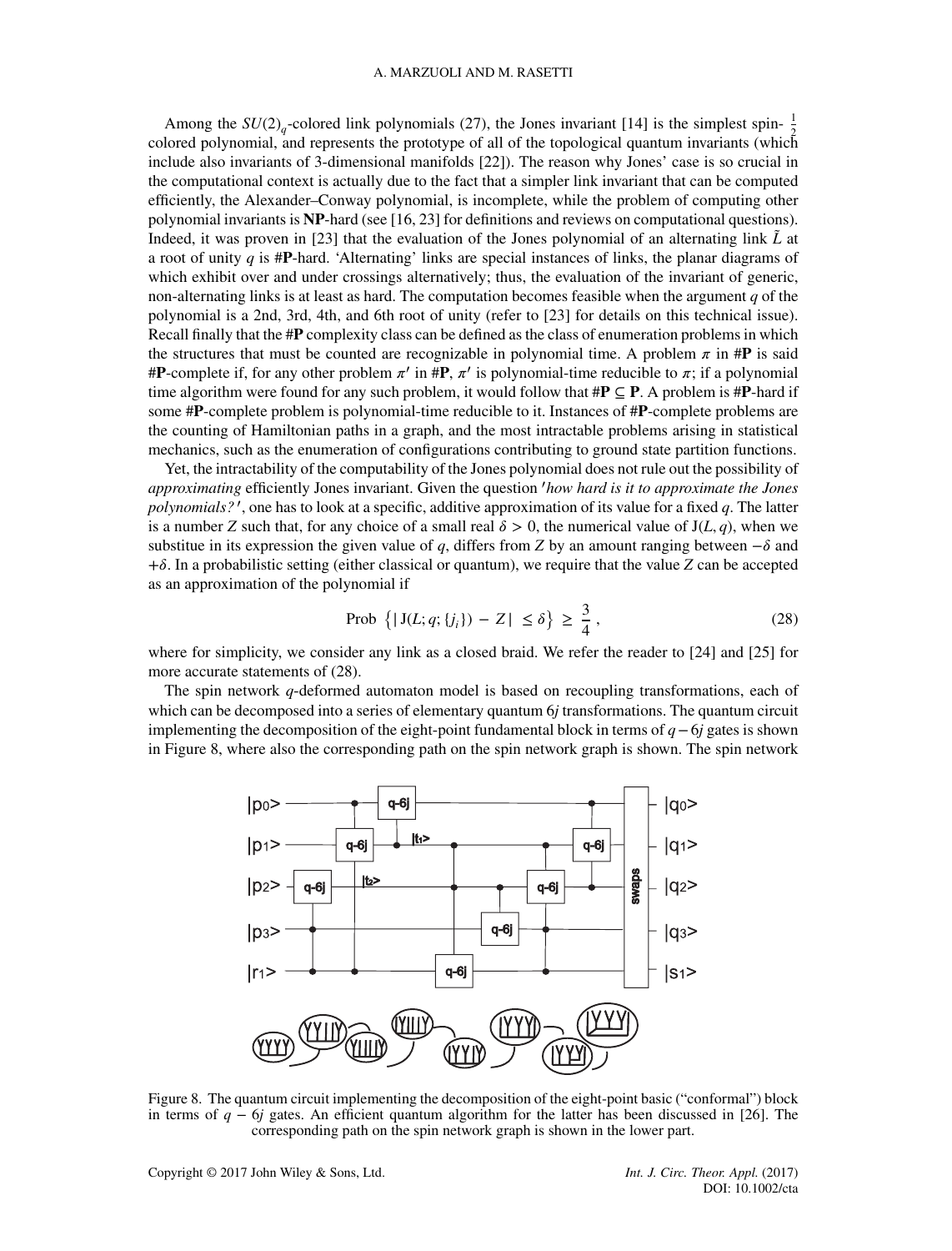#### SPIN NETWORK QUANTUM CIRCUITS

*q*-deformed automatonhas been shown to be able to implement braiding operators as well as unitary transforms associated with the *q*-deformed 6*j* and 3*nj* symbols (the *q*-analog of *j*-gates in Section [2\)](#page-1-0) in polynomial time with respect to the size of the input [\[17–](#page-17-15)[19,](#page-18-0) [27\]](#page-18-8). The relevant quantities encoding the size of a typical instance of the computational problem – here a link diagram *L* presented as a closed braid on *n* strands – are the number of crossings  $\kappa$  of the link and the braid index *n*. Moreover, each of such elementary unitary operations can be efficiently implemented also in the frame of the standard, Boolean quantum circuit model.

It is worth to recall that further extensions of such *q*-deformed automaton models have been applied to deal with the efficiency of the calculation of the permanent of a matrix [\[28\]](#page-18-9) and to model combinatorially the characterization of topological phases of matter and relared anyonic-type computation, see [\[29,](#page-18-10) [30\]](#page-18-11) and reference therein.

The deep connection with the *q*-braided spin-network computational scheme comes out however when one recognizes that the quantity in Equation [\(B.5\)](#page-16-0) of Appendix B, representing the extended Jones polynomial, is not only the quantum transition amplitude of a finite states-automaton but complies also with the expectation value (14) associated with a path  $\mathcal P$  in the *q* version of the spin-network computational space. This does not mean, of course, that we have set up a quantum algorithm for the extended Jones polynomial in the strict sense, because the encoding map could not be efficiently represented (nor approximated) with respect to standard models of computation (Boolean circuits, Turing machines). We provide however instead a quantum system whose evolution can be controlled in such a way that its probability amplitudes give the desired link polynomials.

Finally, let us comment as well on the basic issue characterizing the model of quantum computation adopted. A central role in the scheme is played by the quantum recognizer  $\mathcal{R}_r$  (see Appendix C for details) able to process efficiently the language  $\mathcal L$  generated by the braid group with transition matrices given by Kaul's unitary representations, and the related probability distributions associated with quantum topological invariants. It might be tempting to proceed without this step, processing directly the unitary representations within the quantum circuit scheme of computation. However, the basic morphisms of the *q*-tensor category on which the recognizer is modeled can be efficiently compiled and approximated on a quantum circuit, as the implementation of a *q* − 6*j* transformation is independent on both the input size of the algorithmic problem and on the values of its entries. This opens the possibility of looking at the *q*-spin network simulator as the fundamental model of computation for a wide range of algorithmic problems in geometric topology and group theory.

# APPENDIX A: UNITARY *M*-GATES

*M*-gates are implemented – inside each computational Hilbert space  $\mathcal{H}^J_n$  (b) – by the Wigner *D*-functions  $D_{MM'}^J$ , namely the matrix elements of a (unitary) rotation operator  $\mathfrak{D}_{MM'}^J$  in the *JM* representation  $(Equation (11))$  $(Equation (11))$  $(Equation (11))$ . A W-matrix can be always expressed as

$$
D_{MM'}^{J} \left( \alpha \beta \gamma \right) = e^{-iM\alpha} d_{MM'}^{J} \left( \beta \right) e^{-iM'\gamma}, \tag{A.1}
$$

where  $d_{MM'}^J(\beta)$  is the *reduced* W-matrix. It is worth to recall that in the general case (*N* any integer and  $j_1, j_2, \ldots, j_{n+1}$  chosen in {0*,* 1/2*,* 1*,* 3/2*, ...*}) the *reducible* (2*J* + 1)× (2*J* + 1) W-rotation matrix  $D_{MM'}^f$ will admit a block diagonal decomposition into irreducible rotation matrices of lower ranks. From the computational point of view, this provides a more general notion of *universal* set of elementary *M*gates than that currently adopted in (Boolean) quantum information schemes, typically given in terms of  $2 \times 2$  (1-qubit) and  $4 \times 4$  (2-qubit) unitary matrices [\[6\]](#page-17-4). Actually, each matrix element of any rotation  $\hat{\mathbf{R}}(\alpha, \beta, \gamma)$ , parametrized by Euler's angles,  $D_{MM'}^f = \langle JM | \hat{\mathbf{R}} | J'M' \rangle$  can be factorized in a well-defined way, and the procedure is independent of the binary bracketing structure associated to  $\mathcal{H}^J_n$  (b). The explicit expression of such factorization can be written symbolically as

<span id="page-14-0"></span>
$$
\boldsymbol{D}^{J}(\alpha\beta\gamma) = \sum_{\{m,m'\}} \prod_{i=1}^{N} \left( \boldsymbol{C}^{k_{i}}_{k_{i-1}j_{i}} \boldsymbol{D}^{j_{i}}(\alpha\beta\gamma) \boldsymbol{C}^{k'_{i}}_{k'_{i-1}j_{i}} \right), \qquad (A.2)
$$

Copyright © 2017 John Wiley & Sons, Ltd. *Int. J. Circ. Theor. Appl.* (2017)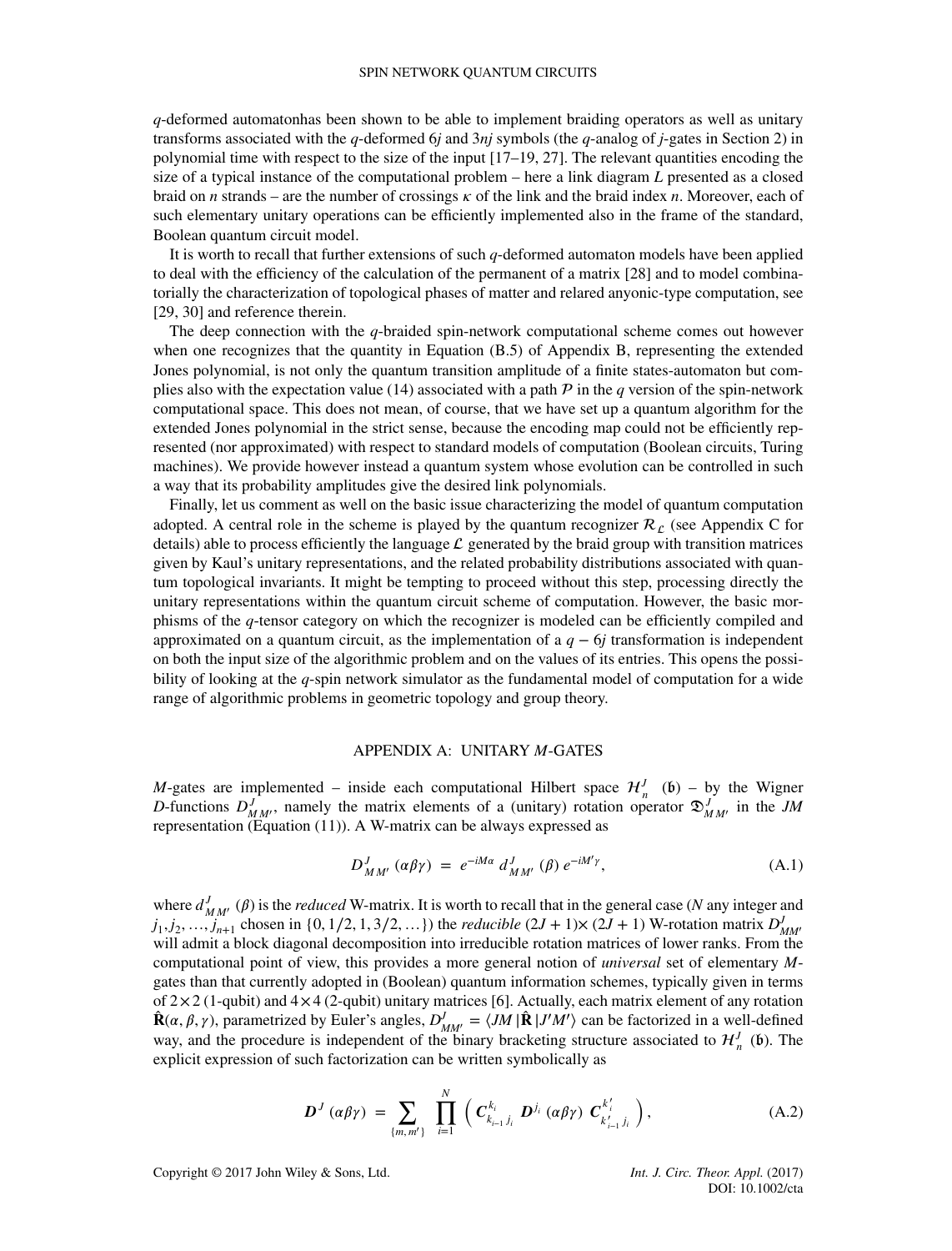where we dropped the matrix indices  $M, M', m_i, m'_i$  on the W-matrices  $D^J, D^{j_i}$   $(i = 1, 2, ..., N \equiv n+1)$ , and similarly *C***<sup>∙</sup> ∙∙**'s are Clebsch–Gordan coefficients with *m*-type entries omitted. Notice that at the left-hand-side of [\(A.2\)](#page-14-0) is implicit, and omitted, a factor  $\prod_{n=1}^{N}$ equals 1 if  $(a + b + c)$  is an integer <u>and</u>  $|a - b| \le c \le a + b$ ; 0 otherwise. The summation is over all  $\delta_{k_i, k'_i}$  {*j<sub>i</sub>* $k_{i-1}$ *k<sub>i</sub>*}, where {*abc*} is a symbol that magnetic quantum numbers of the angular momentum operators  $\{J_i\}$ , while  $\{k_i = j_1 + \cdots + j_i\}$  are spin quantum numbers associated with the intermediate operators introduced in [\(4\)](#page-3-2). In [\(A.2\)](#page-14-0) there appear *N* ( $\equiv$  # of incoming spins) factors, each containing a W-matrix in the irreducible  $j_i$ -th representation of dimension  $(2j_i + 1)$ , and a total amount of 2*N* Clebsch–Gordan coefficients. Each matrix element of  $D^{j_i}$  can be further factorized into the (sum of) product of 2*j<sub>i</sub>* W-matrices in the fundamental *j* = 1/2

representation of *SU*(2). Recall that the explicit form of  $D_{mm'}^{\frac{1}{2}}$  (*m*, *m'*  $\in \{\frac{1}{2}, -\frac{1}{2}\}\)$  reads

$$
D_{mm'}^{\frac{1}{2}}\left(\alpha \beta \gamma\right) = \begin{pmatrix} e^{-i\alpha/2} \cos(\beta/2) e^{-i\gamma/2} & -e^{-i\alpha/2} \sin(\beta/2) e^{i\gamma/2} \\ e^{i\alpha/2} \sin(\beta/2) e^{-i\gamma/2} & e^{i\alpha/2} \cos(\beta/2) e^{i\gamma/2} \end{pmatrix},\tag{A.3}
$$

As a consequence of the aforementioned remarks, we conclude that the elementary factors appearing in the right hand side of [\(A.2\)](#page-14-0) needed to determine one matrix element of  $D^J$ , namely  $D^J_{MM'}$  ( $\alpha \beta \gamma$ ) for some *MM*′ , are

<span id="page-15-0"></span>
$$
2N \text{ C-G coefficients } ; \quad 2J \equiv 2 \sum_{i=1}^{N} j_i \text{ W-matrices } D_{mm'}^{\frac{1}{2}} \tag{A.4}
$$

and the number of factors one needs in order to evaluate the whole  $D<sup>J</sup>$  amounts to  $[2(J + N)]^{(2J+1)^2}$ . These estimates represent in fact upper bounds on the number of factors, because we may reduce the number of elementary W-matrices by employing some  $3\times 3$  matrices  $D<sup>1</sup>$  of the  $j = 1$  irrep. Moreover, by considering a purely *fermionic* [*bosonic*] symmetric *N*-multiplet, the expression [\(A.2\)](#page-14-0) does not contain C-G coefficients anymore, and the number of elementary factors to be taken into account in [\(A.4\)](#page-15-0) is simply  $2J \equiv N \mid J \equiv N$ , respectively ], see Appendix B1 of Ref. [\[2\]](#page-17-16) and original references therein. Thus the frame of the spin network circuits turns out to be much richer than the Boolean case, as it includes the usual Boolean gates as particular instances. Note finally that  $D_{mm'}^{\frac{1}{2}}$  is an *elementary* gate in any situation; it is also *universal* for the two particular cases discussed earlier.

## APPENDIX B: AUTOMATON PROCESSING OF THE BORROMEAN LINK

The procedure outlined in Section [3](#page-8-0) is illustrated here in details.

• Present an M-components link  $L = \cup L_i$  ( $i = 1, 2, ..., M$ ) as the so-called *plat* closure (Figure [7\)](#page-12-2) of a braid and choose an orientation for each component (depicted by an arrow). Assign to each component a (distinct) 'color' *ji* ,

<span id="page-15-1"></span>
$$
L_i \longrightarrow j_i \quad (i = 1, 2, \dots, M). \tag{B.1}
$$

- Insert two parallel horizontal lines  $\lambda_1$ ,  $\lambda_2$  cutting the *cap* and *cup* portions of the diagram, respectively. This choice provides the diagram with an overall, downward orientation. The region of the diagram lying between  $\lambda_1$  and  $\lambda_2$  is an open braid whose strands inherit suitable labels from the colorings [\(B.1\)](#page-15-1).
- Assign to the intersection point between a line ( $\lambda_1$  or  $\lambda_2$ ) and the string labeled by *j* the  $SU(2)$ <sup>*q*</sup> irreducible module  $V^j$  belonging to the distinguished family defined in [\(19\)](#page-11-4). The whole configurations of intersection points on  $\lambda_1$  and  $\lambda_2$ , each ordered from left to right, are to be associated with the  $SU(2)_q$ -modules  $V_{\lambda_1}$  and  $V_{\lambda_2}$ , respectively, each of which is the ordered tensor product of the individual irreps. To give an explicit expression of these correspondences, consider the particular case of the 3-components Borromean link in Figure [7,](#page-12-2) where

<span id="page-15-2"></span>
$$
V_{\lambda_1} = V^j \otimes V^j \otimes V^k \otimes V^k \otimes V^l \otimes V^l ,
$$
  
\n
$$
V_{\lambda_2} = V^k \otimes V^k \otimes V^j \otimes V^j \otimes V^l \otimes V^l .
$$
 (B.2)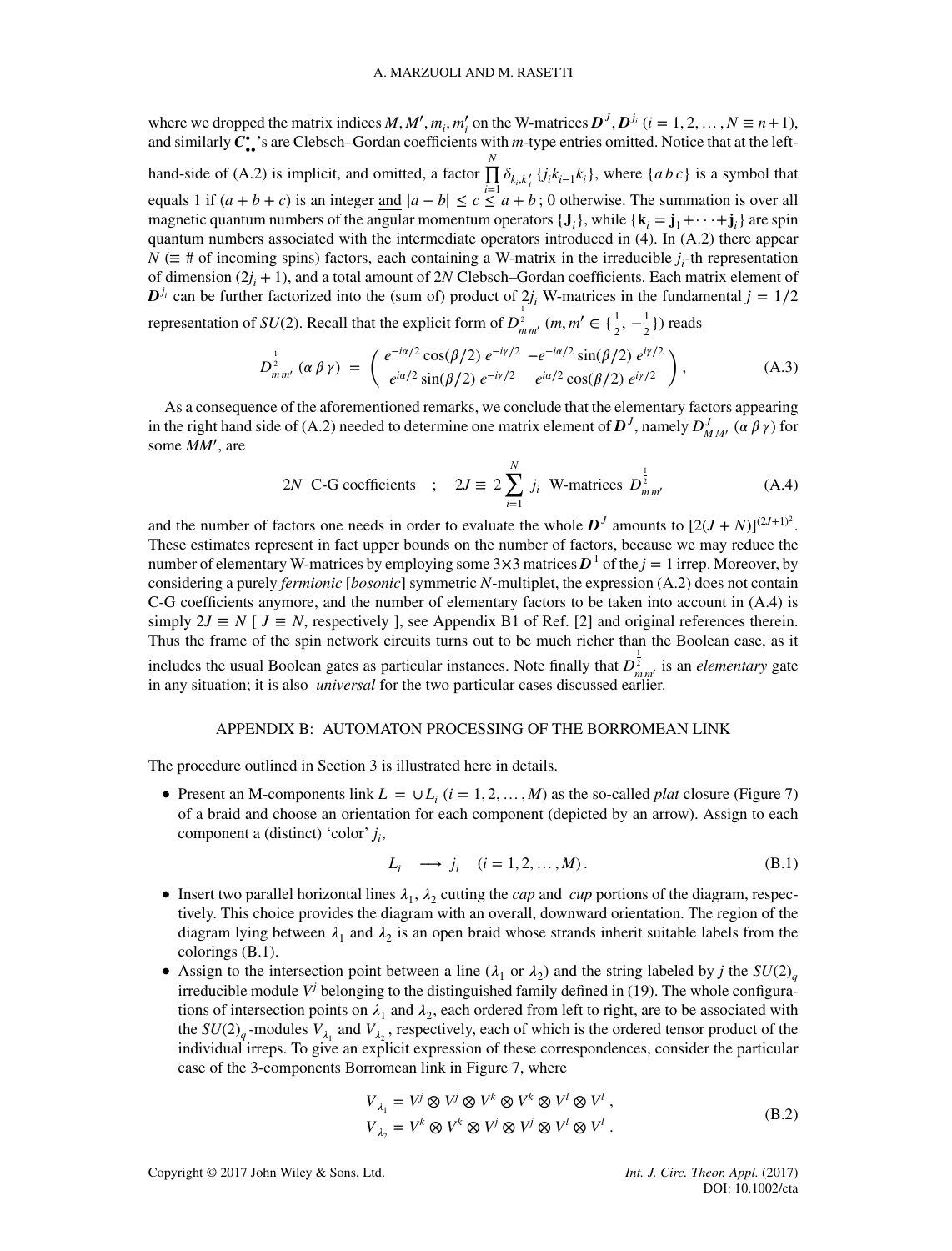Note that  $V_{\lambda_1}$  and  $V_{\lambda_2}$  have the same dimension as Hilbert spaces over  $\mathbb{C}$ , given by the product of the dimensions of the individual factors. The number of such factors, say 2*N*, is the same for the two spaces and equals the number of strands of the braid, or even the number of caps (cups) lying above the line  $\lambda_1$  (below  $\lambda_2$ ) divided by two. This feature derives of course from the topological presentation we adopted for the link *L*, because the braid obtained from the plat closure of any link has an even number of strands.

• Going on with the example, in the representation ring  $\Re(SU(2)_q)$  there exists the well defined, unitary operator  $\hat{B}(L; q; j, k, l)$  to be associated with the trasformation relating  $V_{\lambda_1}$  and  $V_{\lambda_2}$  in the diagram of the Borromean link *L* in Figure [7](#page-12-2)

<span id="page-16-2"></span><span id="page-16-1"></span>
$$
\hat{\mathbf{B}}(L;q;j,k,l) : V_{\lambda_1} \longrightarrow V_{\lambda_2}, \tag{B.3}
$$

where  $V_{\lambda_1}$  and  $V_{\lambda_2}$  are explicitly defined in [\(B.2\)](#page-15-2). The composite braiding operator  $\hat{B}(L; q; j, k, l)$ can be decomposed into an ordered sequence of the *elementary* unitary braiding operators R*̂* (and their inverses) introduced in [\(23\)](#page-11-3), suitably tensorized with identities. The sequence is uniquely determined by going trough the diagram from  $\lambda_1$  to  $\lambda_2$ .

• In the case of the Borromean link, the matrix elements of the braiding operator [\(B.3\)](#page-16-1) evaluated on (the tensor product of) orthonormal basis vectors of the spaces  $V^j$ ,  $V^k$ ,  $V^l$  can be collected into a unitary  $(2J + 1) \times (2J + 1)$  matrix parametrized by the colors *j*, *k*, *l*, namely

$$
B_{\alpha\beta}(j,k,l) \in U(\Lambda, 2J+1) \ (\alpha, \beta = 1, 2, ..., 2J+1), \tag{B.4}
$$

where  $U(\Lambda, 2J + 1)$  is the algebra of unitary matrices on the ground ring  $\Lambda \equiv \mathbb{Z}[q, q^{-1}]$  and  $(2J + 1) = (2j + 1)(2k + 1)(2l + 1).$ 

<span id="page-16-0"></span>Finally, the colored link invariant  $J(L; q; j, k, l)$  is obtained by taking the trace of the matrix [\(B.4\)](#page-16-2), formally

$$
J(L; q; j, k, l) = (\text{Tr }B_{\alpha\beta})(j, k, l),
$$
\n(B.5)

where the resulting quantity turns out to contain powers of *q* and *q*<sup>−</sup><sup>1</sup> and the colorings through the quantum dimensions  $[2j + 1]_q$ ,  $[2k + 1]_q$  and  $[2l + 1]_q$ .

# APPENDIX C: THE QUANTUM RECOGNIZER

In the frame of the quantum spin network simulator scheme, a computation is represented by a collection of step-by-step transition rules selecting (families of) 'directed paths' in the spin-network computational space  $\mathfrak{G}_n(V, E) \times \mathbb{C}^{2J+1}$ ; all starting from the same input state and ending in an admissible output state. A single path is thus posed into a one-to-one correspondence with a (finite-state) quantum automaton calculation once a particular encoding scheme is selected for the problem to be addressed.

In the  $SU(2)$ <sub>q</sub> case (the SNQA), the simulator (or, better, the associated automaton) can be identified as a *quantum recognizer*, a quantum machine that can operate on quantum languages recognizing the family they belong to. First defined by Wiesner and Crutchfield [\[31\]](#page-18-12) a quantum recognizer  $\mathcal{R}_c$  is a particular type of finite-state quantum machine defined as a five-tuple  $\{Q, H, X, Y, \mathbb{T}(Y|X)\}$ , where: (i)  $Q$  is a set of  $\bf{n}$  basis states, the internal states of the machine; (ii)  $H$  is an  $\bf{n}$ -dimensional Hilbert space in which a particular (normalized) state,  $|\Psi_0\rangle$ ,  $\in \mathcal{H}$  is singled out as *start state* expressed in the basis *Q*; (iii) *X*, *Y*  $\in$  { $\alpha$ ,  $\mathbf{r}$ ,  $\epsilon$ } ( $\alpha$  = **accept**,  $\mathbf{r}$  = **reject**,  $\epsilon$  = the **null** symbol) are finite alphabets for input and output symbols respectively; and (iv)  $T(Y|X)$  is the subset of  $\pi \times \pi$  transition matrices of the form { $\mathbf{T}(y|x) = \mathcal{U}(x)\mathbb{P}(y); x \in X, y \in Y$ }, where  $\mathcal{U}(x)$  is a unitary matrix which determines the state vector evolution and  $\mathbb{P}(y)$  is a projection operator associated with the output measurement on a complete set of observables associated with the upgraded state vector.

In this kind of machine, the output alphabet is chosen in such a way that a word *w* written in the input alphabeth *X* must be either accepted or rejected, while for the null symbol the requirement is  $\mathbb{P}(\epsilon) \equiv \mathbb{I}$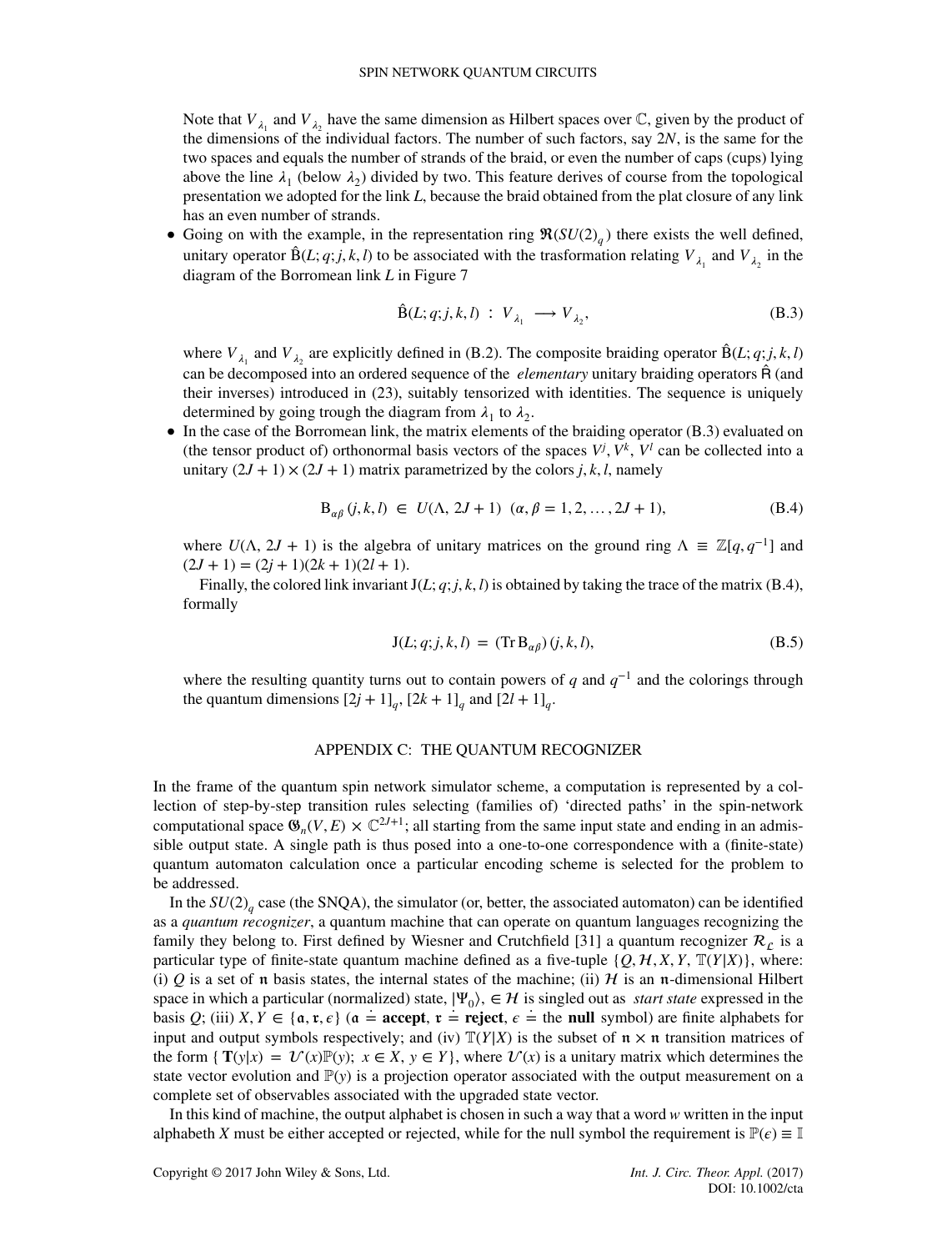(the identity matrix). The one-step transition matrices applied to the start state  $|\Psi_0\rangle$  assume therefore the form,  $\forall x \in X$ ,

$$
\mathbf{T}\begin{pmatrix} \epsilon \\ \mathfrak{a} \\ \mathfrak{r} \end{pmatrix} \mathfrak{x} = \mathcal{U}(x) \begin{pmatrix} \mathbb{P}(\epsilon) \\ \mathbb{P}(\mathfrak{a}) \\ \mathbb{P}(\mathfrak{r}) \end{pmatrix} \equiv \mathcal{U}(x) \begin{pmatrix} \mathbb{I} \\ |\Psi_0\rangle \langle \Psi_0| \\ \mathbb{I} - |\Psi_0\rangle \langle \Psi_0| \end{pmatrix},
$$

according to whether no measure is performed or the output is 'accepted' or 'rejected'.

These general axioms can be adapted to make such a machine able to recognize a language  $\mathcal L$ endowed with a word-probability distribution  $\mathfrak{p}(w)$  over the set of words  $\{w\} \in \mathcal{L}$ . In particular, for any word  $w = x_1 x_2 ... x_l \in \mathcal{L}$ , the recognizer one-step transition matrix elements are required to be of the form  $\mathbf{T}_{ii}(x_s) = \mathcal{U}_{ii}(x_s)$  on reading each individual symbol  $x_s \in \mathcal{W}$ , namely no measurement is performed at the intermediate steps (with *i*, *j* running from 1 to  $\pi$ ). Each  $\mathcal{U}_{ij}(x_s)$  satisfies the condition  $|\mathcal{U}_{ij}(x_s)|^2 >$ 0 and the recognizer upgrades the start state to  $V(w) | \Psi_0 \rangle = V(x_l) \cdots V(x_1) | \Psi_0 \rangle$ . Only then the machine assigns to the word *w* the number  $\mathbf{p}(w)$ ,  $0 \leq \mathbf{p}(w) \leq 1$ ,  $\mathbf{p}(w) = |\langle \Psi_0 | \mathcal{U}(w) \mathbb{P}(\mathbf{a}) \mathcal{U}(w) | \Psi_0 \rangle|$ ; which is the probability of accepting the word *w* as a whole. More generally, the machine accepts a word *w* according to the a priori probability distribution  $Pr(w)$  with a word-probability treshold  $\delta$ ,  $0 \le \delta \le 1$ , if and only if  $|\Pr(w) - \mathfrak{p}(w)| \le \delta$ ,  $\forall w \in \mathcal{L}$ . If the accuracy  $\delta$  is set to 0, the two probability distributions  $Pr$  and  $p$  coincide.

The success of the algorithm in evaluating the goodness of an approximation of the Jones polynomial is due to the feature that transition amplitudes for such automata are indeed just Jones polynomials if  $\mathcal L$  is the language associated with the braid group. The quantum circuit which efficiently simulates the dynamics of these automata, if appropriately controlled and sampled with a set of measurements, not only approximates the knot invariants, but recognizes as well and counts the group identity elements necessary to approach the combing problem. As for the complexity of the corresponding circuit, because the time complexity of the spin network automaton is polynomial in the size of the input, the algorithm that efficiently simulates the automata is expected to provide an efficient estimation for the latter problem as well.

#### **REFERENCES**

- <span id="page-17-0"></span>1. Marzuoli A, Rasetti M. Spin network quantum simulator. *Physics Letters A* 2002; **306**:79–87.
- <span id="page-17-16"></span>2. Marzuoli A, Rasetti M. Computing spin networks. *Annals of Physics* 2005; **318**:345–407.
- <span id="page-17-1"></span>3. Marzuoli A, Rasetti M. Spin network setting of topological quantum computation. *International Journal of Quantum Information* 2005; **3**:1–8.
- <span id="page-17-2"></span>4. Biedenharn LC, Louck JD. The Racah–Wigner algebra in quantum theory, topic 12. Coupling of N angular momenta: recoupling theory. In *Encyclopedia of Mathematics and Its Applications*, Vol. 9, Rota G–C (ed.) Addison–Wesley Publ. Co.: Reading MA, 1981.
- <span id="page-17-3"></span>5. Varshalovich DA, Moskalev AN, Khersonskii VK. *Quantum Theory of Angular Momentum*. World Scientific: Singapore, 1988.
- <span id="page-17-4"></span>6. Preskill J. *Quantum Computation*. Lecture notes. (Available from http://www.theory.caltech.edu/∼preskill/ph219/ ph219\_2017[\).](http://www.theory.caltech.edu/$\sim $preskill/ph219/ph219_2017)
- <span id="page-17-5"></span>7. Atiyah MF. *The Geometry and Physics of Knots*. Lezioni Lincee, Cambridge Univ. Press: Cambridge, UK, 1990.
- <span id="page-17-6"></span>8. Regge T, Williams RM. Discrete structures in gravity. *Journal of Mathematical Physics* 2000; **41**:3964–3984.
- <span id="page-17-7"></span>9. Carfora M, Marzuoli A. *Quantum Triangulations: Moduli Spaces, Strings, and Quantum Computing*, Lecture Notes in Physics, vol. 845. Springer-Verlag: Berlin-Heidelberg, 2012.
- <span id="page-17-8"></span>10. Freedman MH, Kitaev A, Larsen M, Wang Z. Topological quantum computation. *Bulletin of the American Mathematical Society* 2003; **40**:31–38.
- <span id="page-17-9"></span>11. Carfora M, Marzuoli A, Rasetti M. Quantum tetrahedra. *Journal of Physical Chemistry A* 2009; **113**:15376–15383.
- <span id="page-17-10"></span>12. Feynman RP. Simulating physics with computers. *International Journal of Theoretical Physics* 1982; **21**:467–488.
- <span id="page-17-11"></span>13. Birmingham D, Blau M, Rakowski M, Thomson G. Topological field theory. *Physics Reports* 1991; **209**:129–340.
- <span id="page-17-12"></span>14. Jones VFR. A polynomial invariant of knots via von Neunman algebras. *Bulletin of the American Mathematical Society* 1985; **12**:103–111.
- <span id="page-17-13"></span>15. Witten E. Quantum field theory and the Jones polynomial. *Communications in Mathematical Physics* 1989; **121**: 351–399.
- <span id="page-17-14"></span>16. Birman JS, Brendle TE. *Braids: a Survey*, 2004. arXiv:math/0409205v2 [math.GT].
- <span id="page-17-15"></span>17. Garnerone S, Marzuoli A, Rasetti M. Spin networks, quantum automata and link invariants. *Journal of Physics: Conference Series* 2006; **33**:95–106.